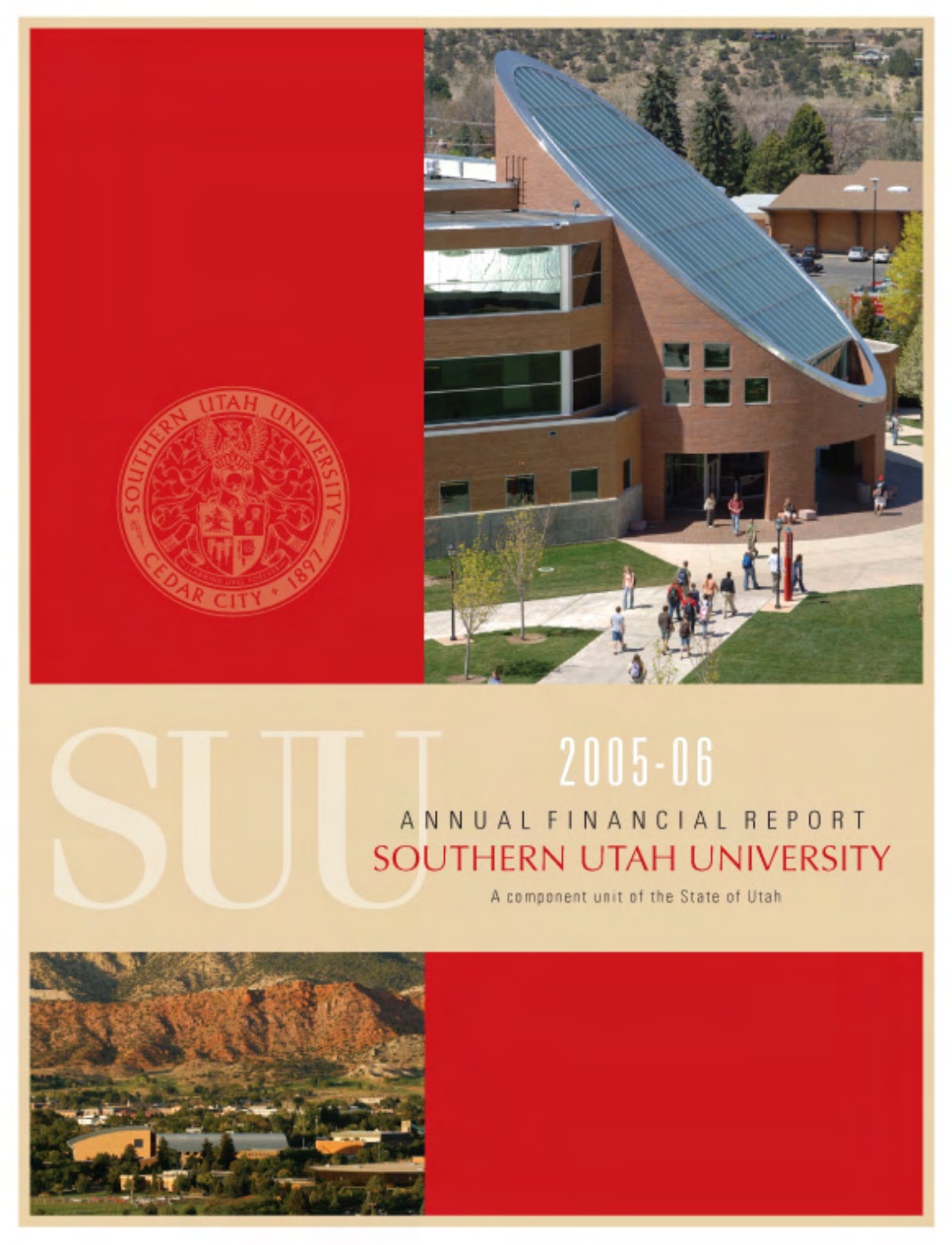

### **From the President . . . . . . .**

What a pleasure it is to be addressing you from the Interim Presidency position here at Southern Utah University. Like you, I care deeply about SUU; both acknowledging the value it has added to so many people's lives in the past and looking forward to an even brighter tomorrow as the campus constantly builds on its traditions and expands its horizons.

In the last year, several new initiatives have materialized on the SUU campus. The long-awaited niche degree program in Outdoor Recreation in Parks and Tourism commenced in the Fall semester of 2006. This baccalaureate program, enhanced by the burgeoning Student Services' Outdoor Recreation Center, and the University's Alliance for

Education formalized with Bryce Canyon National Park this summer, will truly serve to make SUU a leader in this market.

Within the institution's Strategic Plan, we are expanding our Regional Services role in our rural communities, in order to better serve the state's citizens. Long a cultural center for the region, with performances sponsored by the College of Performing Arts and the Utah Shakespearean Festival, SUU's regional involvement extends from such established programs as Head Start, the Small Business Development Center, Utah Summer Games, and the sponsorship of 16 NCAA Division I sports, to the many lead roles we serve in programs for rural communities. Organizational changes have recently taken place to renew our role and increase our regional services programs.

Following closely on the heels of the Master in Professional Communication degree begun last year, this Fall we ushered in the initial classes being taught in the Master in Forensic Science degree program. This is the only master program of its kind in the state. Additional graduate and niche undergraduate degrees are in various stages of preparation as well. These expanded offerings will occur with a vigilant eye on maintaining our current student faculty ratio, and quality faculty.

Numerous facilities projects and improvements took place over the summer, including the groundbreaking for a new, state-of-the-art Teacher Education building. This project is happening simultaneously with a significant renovation of our beloved Old Main. SUU and the community are all looking forward to seeing these two structures, signifying the beginning and the future of the institution and its Teacher Education roots, together at the heart of campus.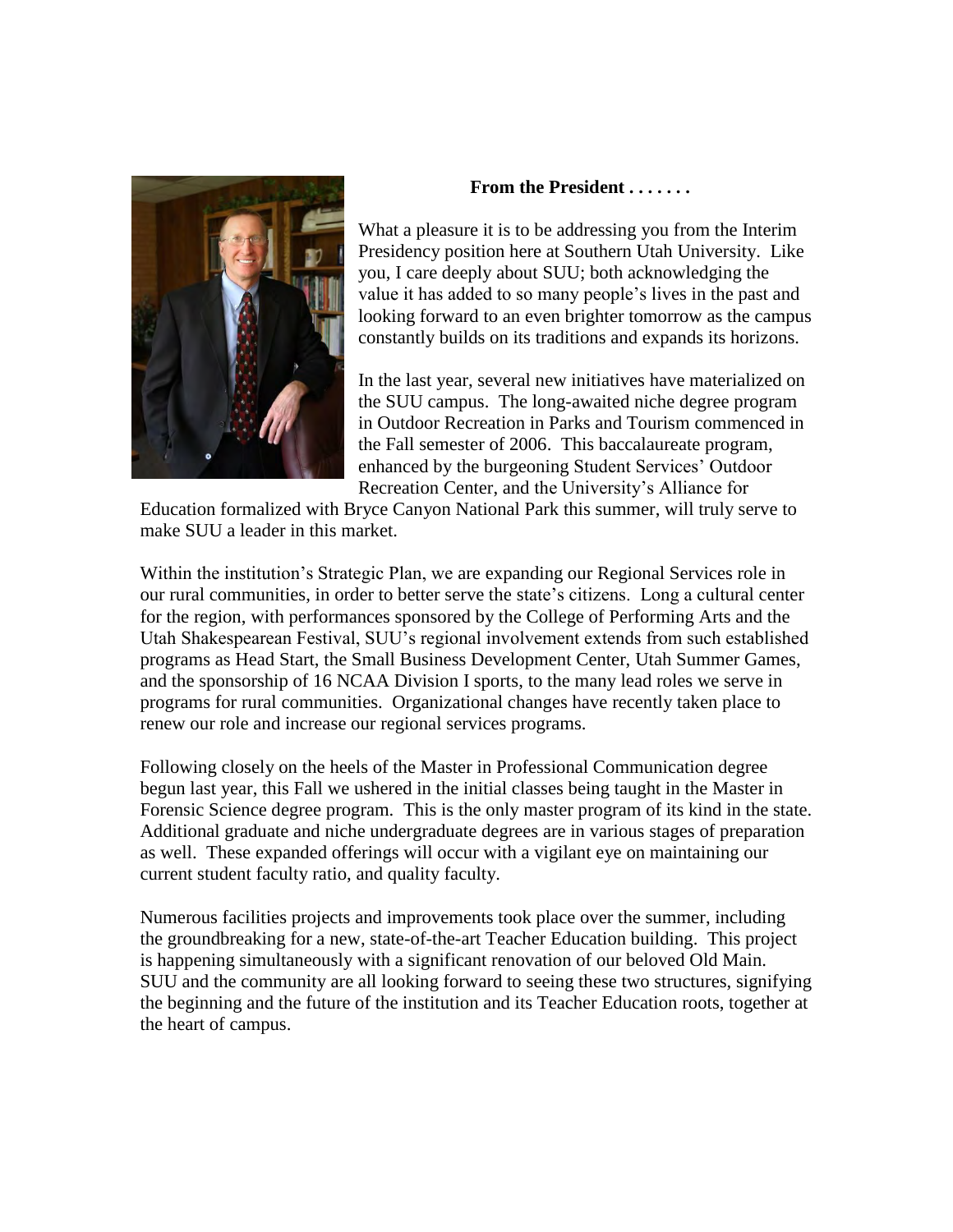Even as the search for the institution's next permanent leader moves forward, the campus continues to forge ahead with its own initiatives. When asked by the Regents to serve in this Interim capacity, my statement to them was that we would not stand still, but would continue to build on the positive momentum in place, making our institution ever more attractive both for leadership candidates and for potential and current students. Let me say how confident I am that our goal will be fulfilled, due to the talents and passions of the many people of SUU who dedicate their time and their hearts to this educational enterprise.

With the beginning of the 2006-07 academic year, there are nearly 700 employees at SUU. At rates far higher than other institutions, our classrooms are led by full-time members of the faculty, with more than 75 percent of whom have doctorates or the highest degree available in their field. This means that it is experienced faculty, not teaching assistants, who lead the way in our classroom instruction, calling upon their students by name.

Another exciting, wonderful number that we have reason to celebrate is our recordbreaking enrollment number for Fall 2006. . . .7,029! The highest enrollment SUU has ever enjoyed at this juncture is, in part, due to also having the largest freshman class in SUU's history this Fall as well! SUU is one of only three institutions in the Utah System of Higher Education which showed an increase in enrollment this semester, and the one who has led enrollment in the system the last three years.

These numbers are due to the work and passion of all our employees--from the caring professor in the classroom, to the conscientious accountant pushing numbers in the administration building, to the congenial consultant in the Financial Aid Office. And, to our students as well — from SUUSA representatives, to Presidential Ambassadors, to tireless tutors, to athletes who play with integrity. Successful recruitment and retention is occurring at SUU because of the sincere work and efforts of the SUU family.

We are a comprehensive teaching university that offers more than 125 undergraduate programs, and six master's degrees. The institution is accredited by the Northwest Commission of College and Universities, and numerous academic programs across campus possess the highest accreditation possible from the leading national and international accrediting agencies in their discipline. They include: National Council for the Accreditation of Teacher Education (NCATE); International—Association to Advance Collegiate Schools of Business (AACSB); Commission on Collegiate Nursing Education (CCNE); the National Association of Schools of Music (NASM); the National Athletic Trainers Association (NATA); National Association of Schools of Dance (NASD); and the Accreditation Board for Engineering and Technology (ABET). SUU's Integrated Engineering program, which is providing small and medium-sized manufacturing businesses with uniquely-prepared engineering generalists, is the only program of its kind in the state, and the only accredited by ABET.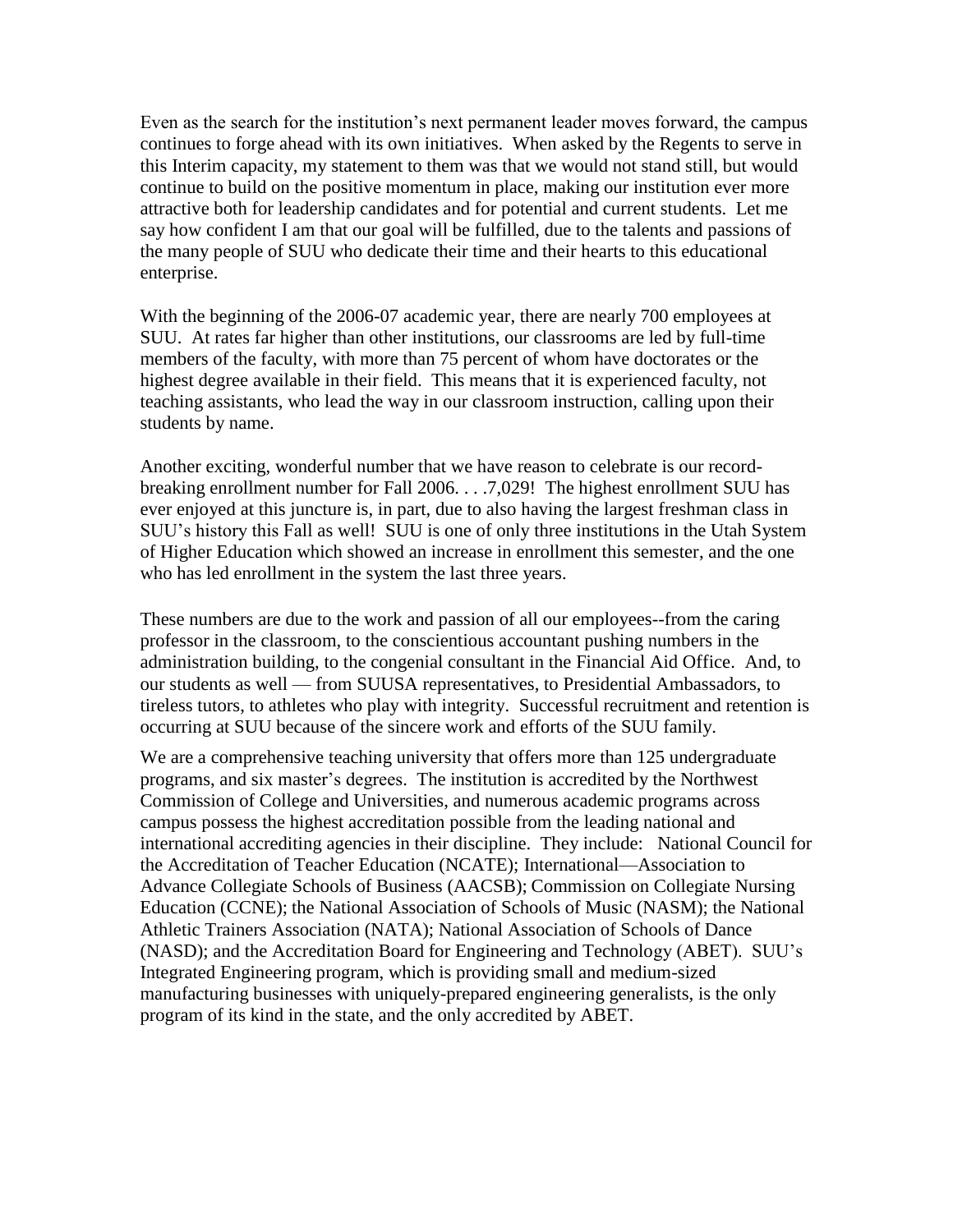SUU is garnering national recognition ever more frequently, and justifiably so. Two years ago, SUU was nationally rated a Top 10 University by Consumers Digest based on both academic quality and economic value. Shortly thereafter, The Princeton Review affirmed SUU as one of the Best in the West among institutions of higher education; an award received two years in a row. Just recently, much to our delight, The Princeton Review named SUU as one of America's Best Value Colleges; and the granddaddy of such rankings, U.S. News World and Report, named SUU among its list of America's Best Colleges.

Last summer, a well-known consultant in the field of higher education was on our campus. This consultant commented that SUU is favorably regarded throughout the region as a great "public ivy" institution. What an accurate description of SUU in that it emphasizes one of our strengths and differentiations—that is, our position as a "public private" (public college governance and pricing combined with private college quality experience). I'm proud of the fact that all of us at SUU are committed daily to maintaining and enhancing the "personalized learning climate within a gorgeous parklike setting" that makes our institution unique.

For all these reasons and more, SUU continues to be an outstanding value; the students who graduate from our institution continue to be sought after. I am honored to serve in my present role at SUU as we "promote personalized learning and academic integrity (to) enable students and graduates to honor thought in all its finest forms and to excel in life."

Sincerely,

Dr. Gregory L. Stauffer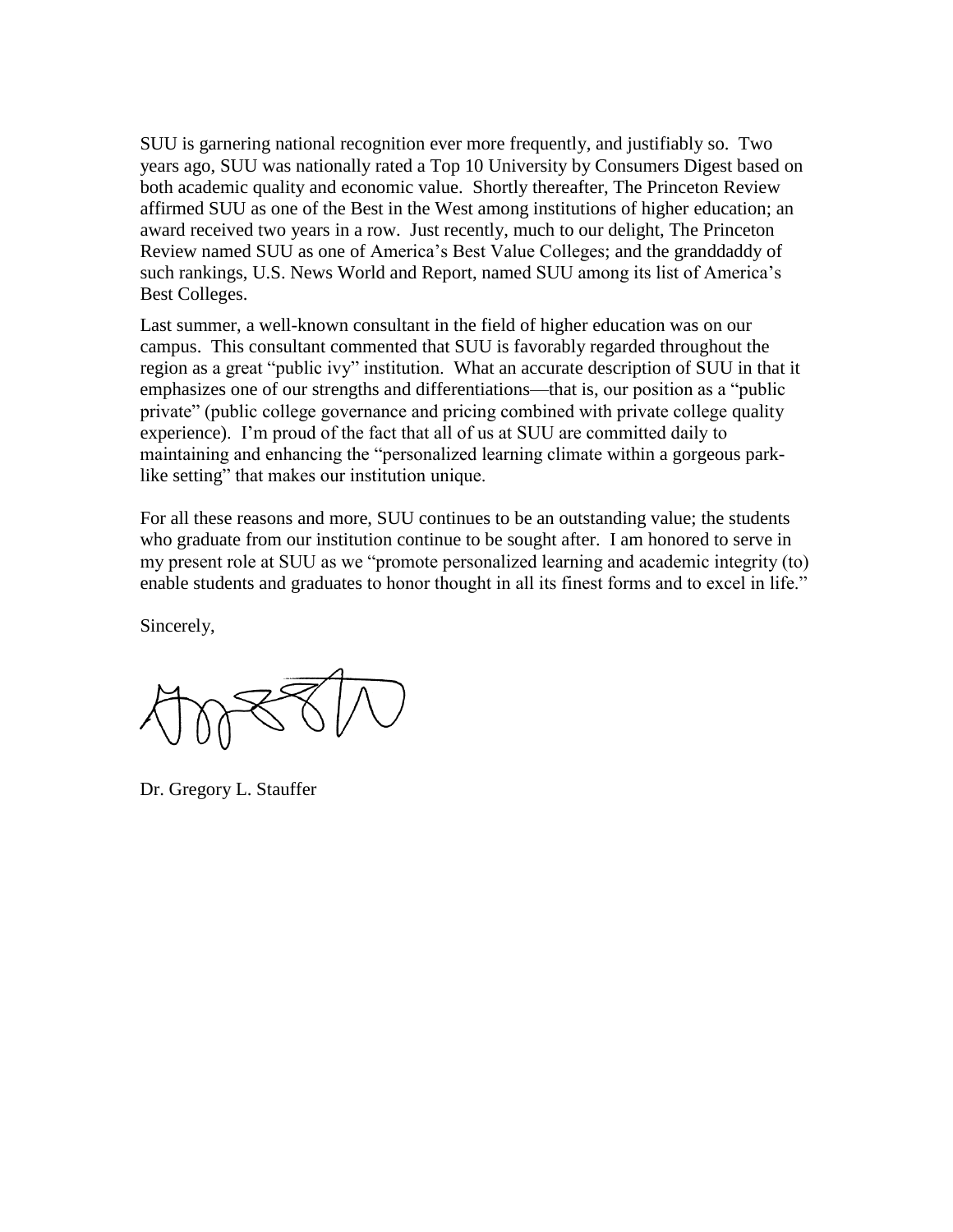### CONTENTS

| Page |
|------|
|      |
|      |
|      |
|      |
|      |
|      |
|      |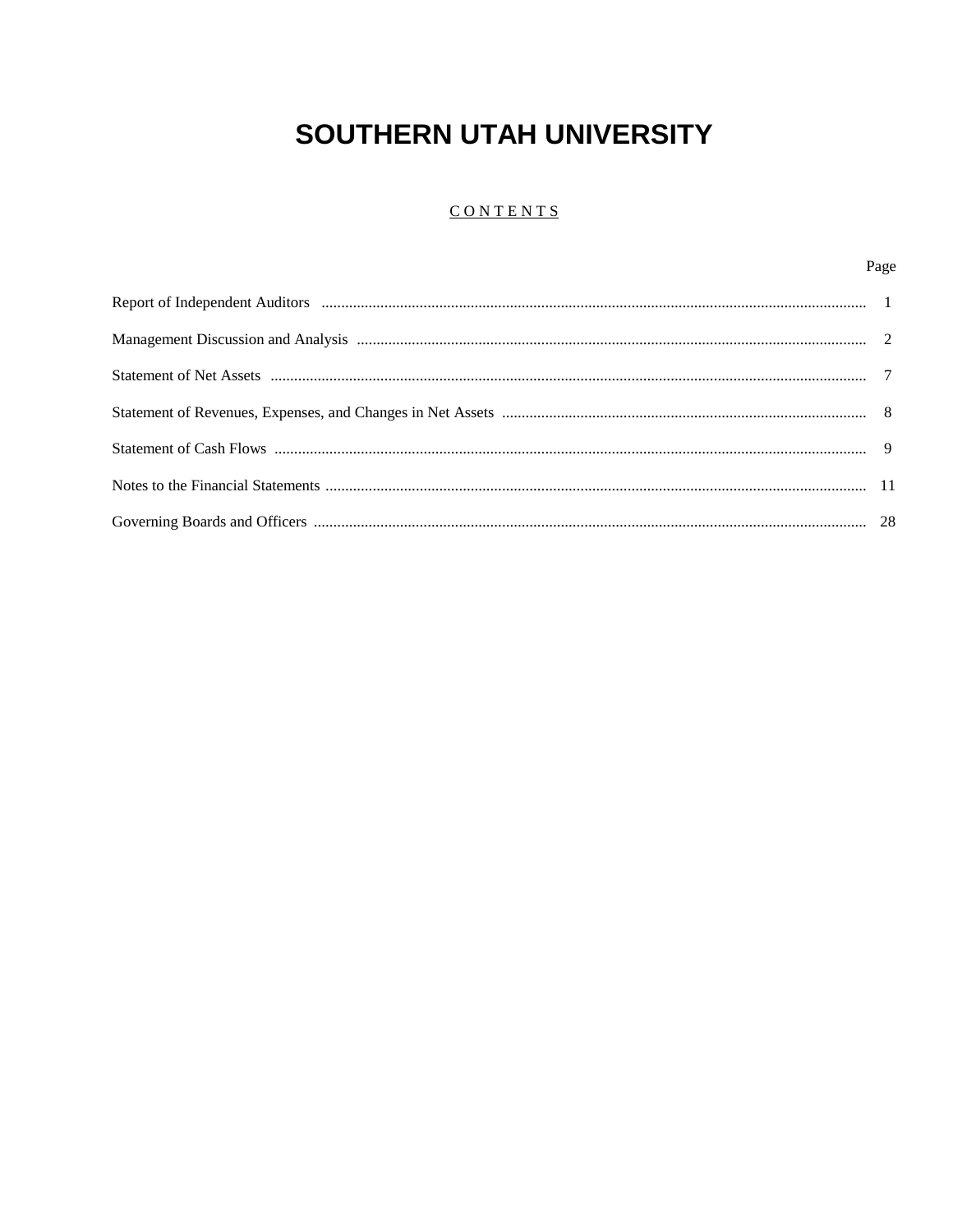

Auston G. Johnson, CPA UTAH STATE AUDITOR

## STATE OF UTAH **Office of the State Auditor**

UTAH STATE CAPITOL COMPLEX EAST OFFICE BUILDING, SUITE E3 I0 P,O, BOX 142310 SALT LAKE CITY, UTAH 84114-2310 (801) 538-1025 FAX (801) 538-1383

#### INDEPENDENT STATE AUDITOR'S REPORT

To the Board of Trustees, Audit Committee and Gregory L. Stauffer, Interim President Southern Utah University

We have audited the accompanying basic financial statements of Southern Utah University (hereinafter referred to as the "University"), a component unit of the State of Utah, as of and for the year ended June 30, 2006, as listed in the table of contents. These financial statements are the responsibility of the University's management. Our responsibility is to express an opinion on these financial statements based on our audit. The prior year partial comparative information has been derived from the University's 2005 financial statements and, in our report dated December 9, 2005 we expressed an unqualified opinion on the basic financial statements.

We conducted our audit in accordance with auditing standards generally accepted in the United States of America and the standards applicable to financial audits contained in *Government Auditing Standards*, issued by the Comptroller General of the United States. Those standards require that we plan and perform the audit to obtain reasonable assurance about whether the financial statements are free of material misstatement. An audit includes consideration of internal control over financial reporting as a basis for designing audit procedures that are appropriate in the circumstances, but not for the purpose of expressing an opinion on the effectiveness of the University' internal control over financial reporting. Accordingly, we express no such opinion, An audit also includes examining, on a test basis, evidence supporting the amounts and disclosures in the financial statements. An audit also includes assessing the accounting principles used and significant estimates made by management, as well as evaluating the overall financial statement presentation. We believe that our audit provides a reasonable basis for our opinion,

In our opinion, the financial statements referred to above present fairly, in all material respects, the financial position of the University as of June 30, 2006, and the changes in financial position and cash flows thereof for the year then ended in conformity with accounting principles generally accepted in the United States of America.

In accordance with *Government Auditing Standards,* we have also issued our report dated December 29, 2006 on our consideration of the University's internal control over financial reporting and on our tests of its compliance with certain provisions of laws, regulations, contracts and grant agreements, and other matters, The purpose of that report is to describe the scope of our testing of internal control over financial reporting and compliance and the results of that testing, and not to provide an opinion on the internal control over financial reporting or on compliance. That report is an integral part of an audit performed in accordance with *Government Auditing Standards* and should be considered in assessing the results of our audit.

The accompanying management discussion and analysis as listed in the Table of Contents is not a required part of the basic financial statements but is supplementary information required by accounting principles generally accepted in the United States of America. We have applied certain limited procedures, which consisted principally of inquiries of management regarding the methods of measurement and presentation of the required supplementary information. However, we did not audit the information and express no opinion on it.

J Suldin

Auston G. Johnson, Utah State Auditor December 29, 2006

DEPUTY STATE AUDITOR: Joe Christensen, CPA

FINANCIAL AUDIT DIRECTORS: H. Dean Eborn, CPA Deborah A, Empey, CPA Stan Godfrey, CPA Jon T. Johnson, CPA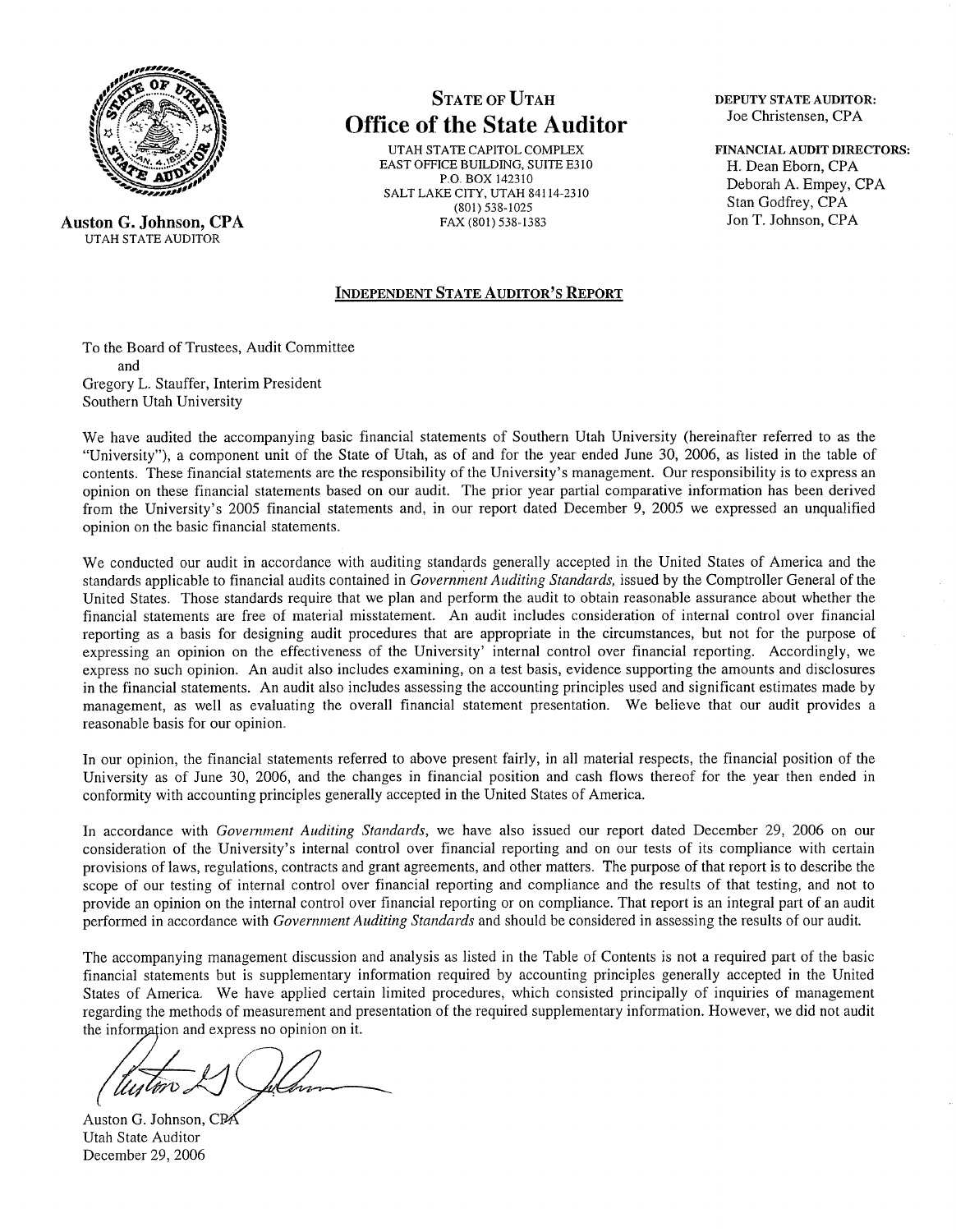#### **SOUTHERN UTAH UNIVERSITY MANAGEMENT DISCUSSION AND ANALYSIS For The Year Ended June 30, 2006**

#### **Introduction**

 The following discussion and analysis provides an overview of the financial position and activities of Southern Utah University (University) for the year ended June 30, 2006. This discussion was prepared by management and should be read in conjunction with the audited financial statements and the notes thereto, which follow this section.

 Through its 109-year history, the University has evolved from a teacher training school into its current role as a comprehensive, regional university. It serves the southern region of Utah and the contiguous counties of two states with undergraduate and graduate programs and applied technology training. People of the region look to the University for public education, outreach services, culture, sporting events, economic and business development, regional history, public affairs, and major academic specialties. The University enrolls nearly 7,000 undergraduate and graduate students.

#### **Financial**

 The annual report consists of three basic financial statements that provide information on the University as a whole: the Statement of Net Assets; the Statement of Revenues, Expenses, and Changes in Net Assets; and the Statement of Cash Flows. Each of these statements will be discussed.

 The University's financial statements include, as a blended component unit, the activity of the Southern Utah University Foundation (Foundation). The Foundation was established to provide support, promote, sponsor, and carry-out educational and related activities and objectives at the University. Separate unaudited financial statements of the Foundation can be obtained from the University.

#### **Statement of Net Assets**

The Statement of Net Assets is a list of the Assets and Liabilities of the University at June 30, with the difference being the Net Assets. The Net Assets are categorized as "Invested in Capital Assets", "Restricted" (Expendable or Nonexpendable), or "Unrestricted." Net Assets Invested in Capital Assets is the fixed assets of the University reduced by accompanying debt and accumulated depreciation. Restricted Nonexpendable Net Assets are endowment and similar funds that are held in perpetuity. Restricted Expendable Net Assets are subject to externally imposed restrictions governing their use. All other Net Assets are listed as Unrestricted.Below is a Condensed Statement of Net Assets as of June 30, 2006 and 2005.

| <b>Condensed Statement of Net Assets</b> |                  |                   |                 |          |  |  |  |  |
|------------------------------------------|------------------|-------------------|-----------------|----------|--|--|--|--|
|                                          | June 30, 2006    | June 30, 2005     | <b>Change</b>   | % Change |  |  |  |  |
| <b>Assets</b>                            |                  |                   |                 |          |  |  |  |  |
| <b>Current Assets</b>                    | \$<br>27,138,932 | \$<br>14,560,030  | \$12,578,902    | 86.4%    |  |  |  |  |
| <b>Noncurrent Assets</b>                 |                  |                   |                 |          |  |  |  |  |
| <b>Capital Assets</b>                    | 96,701,546       | 99,148,060        | (2,446,514)     | $-2.5%$  |  |  |  |  |
| <b>Other Noncurrent Assets</b>           | 19,740,313       | 21,045,179        | (1,304,866)     | $-6.2%$  |  |  |  |  |
| <b>Total Assets</b>                      | 143,580,791      | 134,753,269       | 8,827,522       | 6.6%     |  |  |  |  |
| <b>Liabilities</b>                       |                  |                   |                 |          |  |  |  |  |
| <b>Current Liabilities</b>               | 8,313,064        | 7,561,307         | 751,757         | 9.9%     |  |  |  |  |
| <b>Noncurrent Liabilities</b>            | 15,015,492       | 16,207,404        | (1, 191, 912)   | $-7.4\%$ |  |  |  |  |
| <b>Total Liabilities</b>                 | 23,328,556       | 23,768,711        | (440, 155)      | $-1.9\%$ |  |  |  |  |
| <b>Net Assets</b>                        |                  |                   |                 |          |  |  |  |  |
| Invested in Capital Assets               | 82,275,491       | 83,911,633        | (1,636,142)     | $-1.9\%$ |  |  |  |  |
| <b>Restricted Nonexpendable</b>          | 7,730,753        | 5,580,217         | 2,150,536       | 38.5%    |  |  |  |  |
| Restricted Expendable                    | 14,570,821       | 9,746,882         | 4,823,939       | 49.5%    |  |  |  |  |
| Unrestricted                             | 15,675,170       | 11,745,826        | 3,929,344       | 33.5%    |  |  |  |  |
| <b>Total Net Assets</b>                  | 120,252,235      | 110.984.558<br>S. | \$<br>9,267,677 | 8.4%     |  |  |  |  |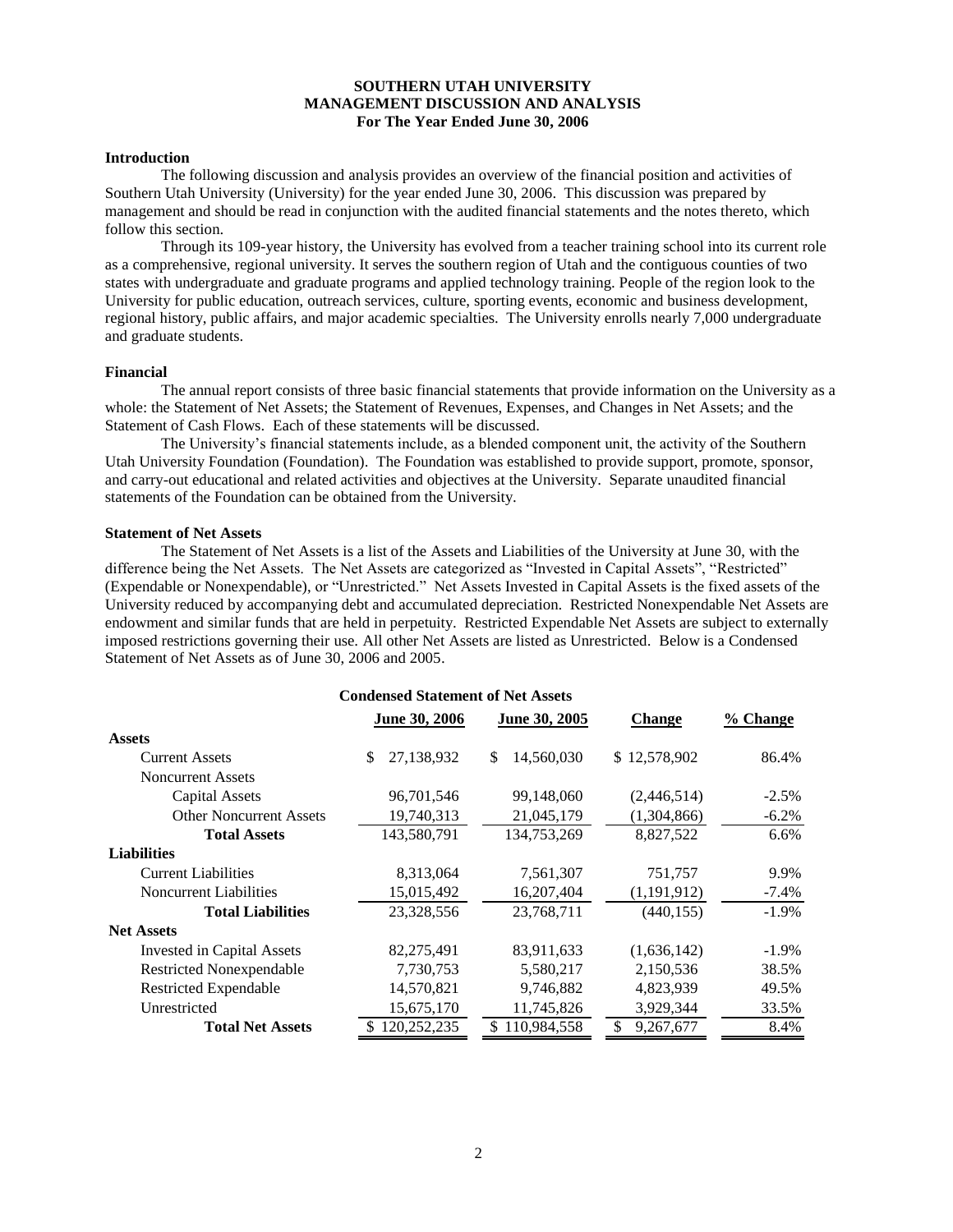#### **SOUTHERN UTAH UNIVERISTY MANAGEMENT DISCUSSION AND ANALYSIS For The Year Ended June 30, 2006 (continued)**

 Current Assets increased from a shift of funds invested in United States Government debt securities (Noncurrent Assets) to investment in the Utah Public Treasurer's Investment Fund (PTIF) as well as Pledges Receivable which increased significantly as the University began the new Teacher Education building and the Old Main renovation projects. Depreciation expense in excess of asset additions accounts for the decrease in Capital Assets for the fiscal year. Noncurrent Assets decreased due to the change in types of investments as mentioned above, while that decrease was offset by an increase in Restricted Cash due to additions to permanent endowments and the construction project gifts.

 Current Liability increases are attributable to increases in amounts due to the Utah Division of Facility Construction and Management for the Teacher Education building and Old Main projects, Resident Living Deposits, and an increase in the current portion of Compensated Absences liability. Noncurrent Liabilities decreased as payments were made reducing outstanding bond debt along with a decrease in noncurrent Compensated Absences liability.

 Depreciation expense offset by the reduction in outstanding capital debt accounts for the decrease to Invested in Capital Assets. Restricted Nonexpendable Net Assets increases resulted from additional gifts to the University endowment fund and through increases in endowment earnings in excess of endowment spending. Restricted Expendable Net Assets increased due to increased gift revenues for the Teacher Education building and Old Main renovation. The increase in Unrestricted Net Assets can be attributed to the increase in Tuition and Fee revenue combined with only moderate expense increases and a solid year for Auxiliary Enterprises.

| <b>Condensed Statement of Revenues, Expenses, and Changes in Net Assets</b> |    |               |               |               |    |               |            |  |
|-----------------------------------------------------------------------------|----|---------------|---------------|---------------|----|---------------|------------|--|
|                                                                             |    | June 30, 2006 |               | June 30, 2005 |    | <b>Change</b> | $% Change$ |  |
| <b>Operating Revenues</b>                                                   |    |               |               |               |    |               |            |  |
| Tuition and Fees                                                            | \$ | 17,843,026    | <sup>\$</sup> | 14,176,195    | S. | 3,666,831     | 25.9%      |  |
| <b>Grants and Contracts</b>                                                 |    | 13,428,247    |               | 13,309,140    |    | 119,107       | 0.9%       |  |
| Sales and Services                                                          |    | 10,409,454    |               | 10,098,579    |    | 310,875       | 3.1%       |  |
| <b>Auxiliary Enterprises</b>                                                |    | 5,720,555     |               | 5,175,642     |    | 544,913       | 10.5%      |  |
| Other                                                                       |    | 43,870        |               | 49,117        |    | (5,247)       | $-10.7%$   |  |
| <b>Total Operating Revenues</b>                                             |    | 47,445,152    |               | 42,808,673    |    | 4,636,479     | 10.8%      |  |
| <b>Operating Expenses</b>                                                   |    | 77,242,155    |               | 74,539,383    |    | 2,702,772     | 3.6%       |  |
| <b>Operating Loss</b>                                                       |    | (29,797,003)  |               | (31,730,710)  |    | 1,933,707     | $-6.1\%$   |  |
| <b>Nonoperating Revenues (Expenses)</b>                                     |    |               |               |               |    |               |            |  |
| <b>State Appropriations</b>                                                 |    | 28,821,441    |               | 27,999,204    |    | 822,237       | 2.9%       |  |
| <b>Gifts</b>                                                                |    | 2,192,558     |               | 2,846,539     |    | (653,981)     | $-23.0%$   |  |
| <b>Investment Income</b>                                                    |    | 1,813,296     |               | 858,218       |    | 955,078       | 111.3%     |  |
| <b>Other Nonoperating Revenues</b>                                          |    | (156, 486)    |               | 4,558         |    | (161, 044)    | N/A        |  |
| <b>Interest Expense</b>                                                     |    | (728, 267)    |               | (749, 821)    |    | 21,554        | $-2.9%$    |  |
| <b>Net Nonoperating Revenue</b>                                             |    | 31,942,542    |               | 30,958,698    |    | 983,844       | 3.2%       |  |
| <b>Other Revenues</b>                                                       |    | 7,122,138     |               | 976,043       |    | 6,146,095     | 629.7%     |  |
| <b>Net Increase (Decrease)</b>                                              |    |               |               |               |    |               |            |  |
| in Net Assets                                                               |    | 9,267,677     |               | 204,031       |    | 9,063,646     | N/A        |  |
| <b>Net Assets - Beginning of Year</b>                                       |    | 110,984,558   |               | 110,780,527   |    | 204,031       | 0.2%       |  |
| Net Assets - End of Year                                                    |    | \$120,252,235 |               | \$110,984,558 | \$ | 9,267,677     | 8.4%       |  |

 The Statement of Revenues, Expenses, and Changes in Net Assets present the University's results of operations for the year ended June 30. Below is a Condensed Statement of Revenues, Expenses, and Changes in Net Assets as of June 30, 2006 and 2005.

**Statement of Revenues, Expenses, and Changes in Net Assets**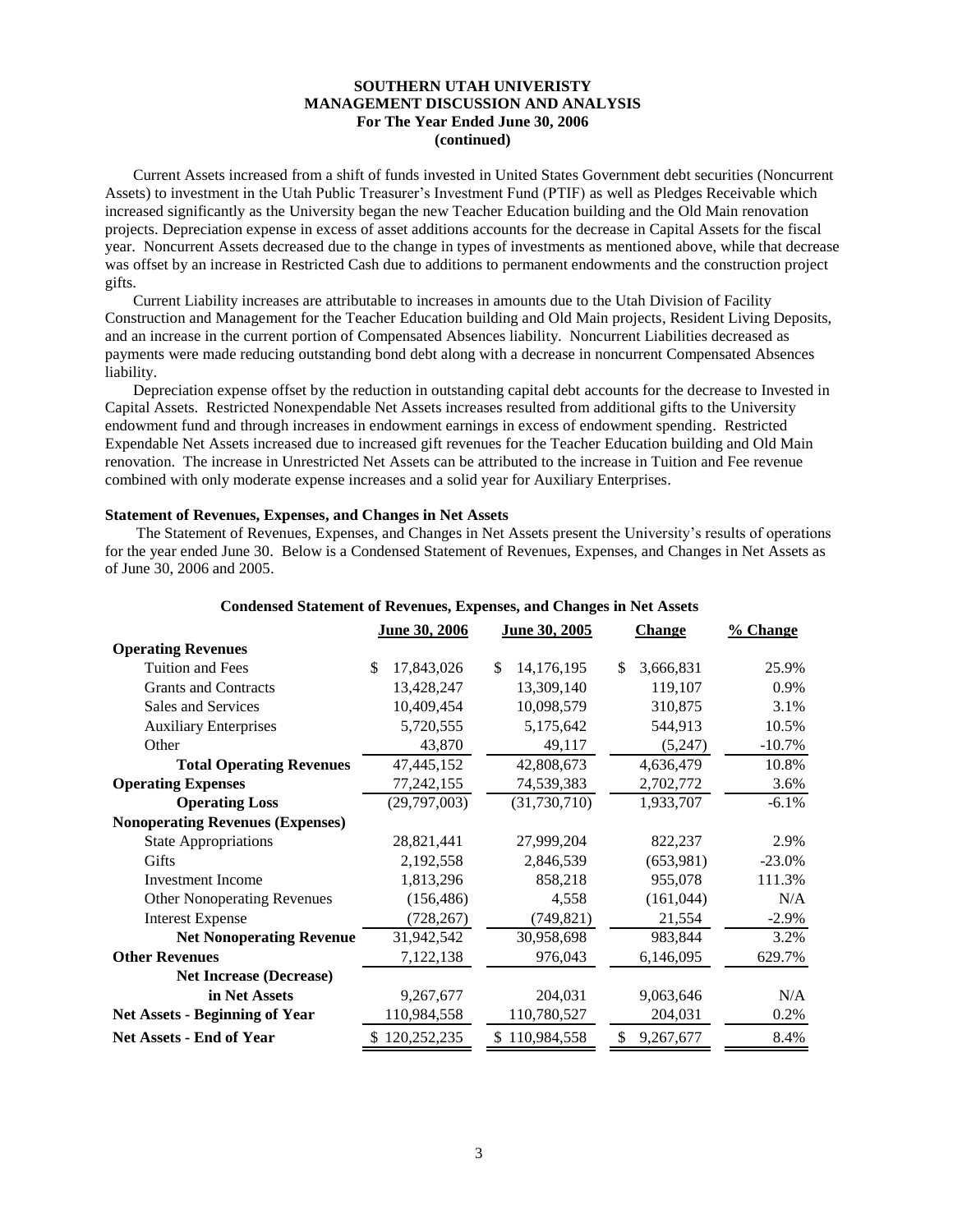#### **SOUTHERN UTAH UNIVERSITY MANAGEMENT DISCUSSION AND ANALYSIS For The Year Ended June 30, 2006 (continued)**

 Enrollment increases, tuition rate increases and course fee increases resulted in higher Tuition and Fee revenue. Auxiliary Enterprises revenues increased for the current year as Resident Living enjoyed a strong year with Food Services experiencing an increase in its revenues.

 Nonoperating Gift revenue (e.g. scholarship and operational gifts) decreased during the year due to efforts by the University directing gifts toward the Old Main and Teacher Education project, (Capital Grants and Gifts) and Endowments (Additions to Endowments) whose funds are included in the Other Revenues category. Investment Income changes were the result of Investment Interest and Gains & Losses on Sale of Investments increases offset by a decrease in Market Value adjustment. Interest income increased due to increased rates and the change in the mix of investments. Many of the University's equity investments were sold (per new Investment Policy restrictions) during the year resulting in realized gains rather than market value adjustments for those investments. The negative amount in Other Nonoperating Revenues is due to the write-off of University assets (equipment) disposed of during the fiscal year.

Other Revenues increased due to the Capital Gifts and Additions to Endowments as mentioned above.

 The following graphs illustrate all funding sources, except Capital Appropriations, Capital Grants and Gifts and Additions to Permanent Endowments, of the University for the year ended June 30, 2006 and a comparison with the prior year:



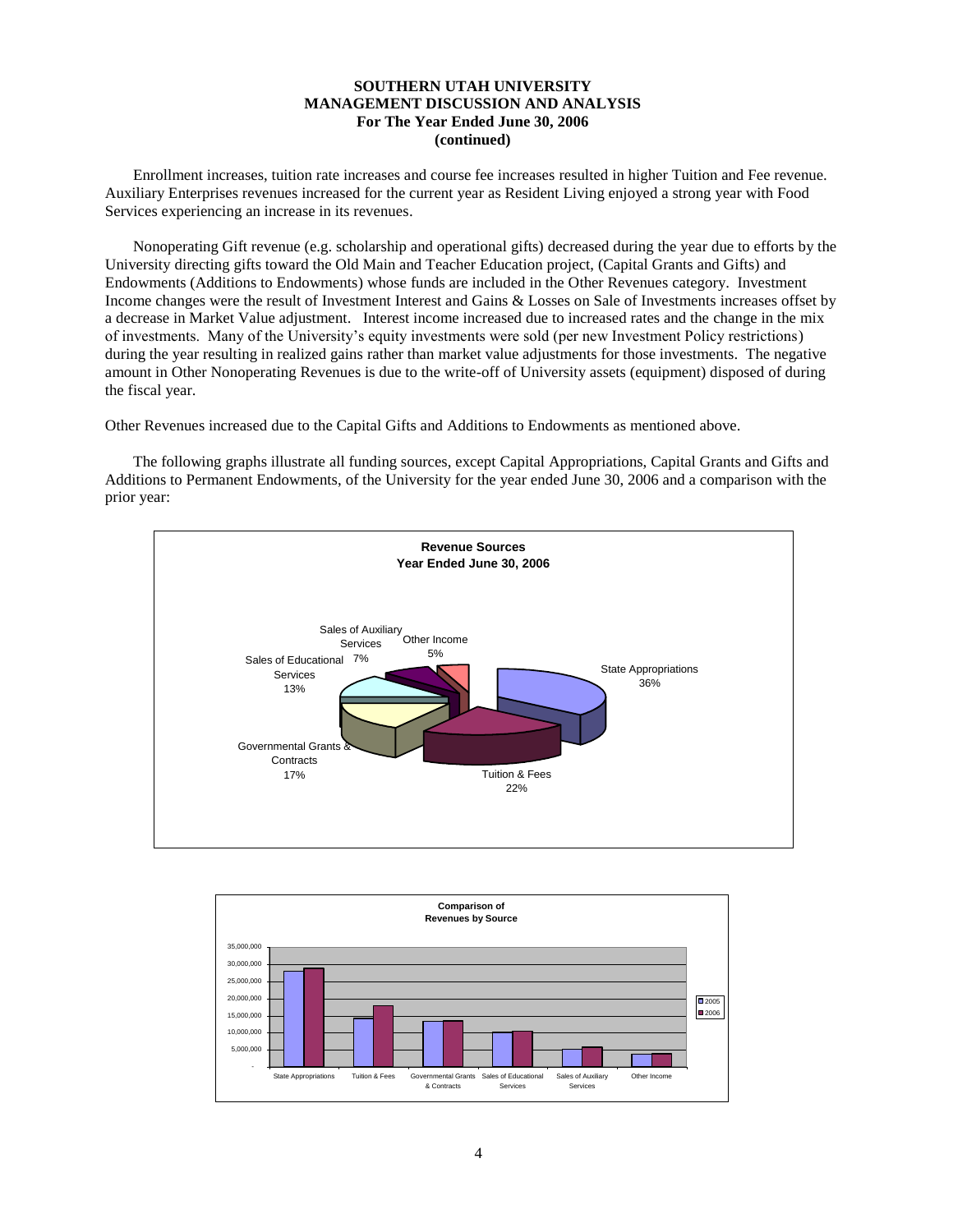#### **SOUTHERN UTAH UNIVERISTY MANAGEMENT DISCUSSION AND ANALYSIS For The Year Ended June 30, 2006 (continued)**

 Compensation, including benefits, increased by 4.2% from the prior year due to salary increases coupled with benefit cost increases. Utilities expense increased by 17.9 % due to higher utility rates. Repairs and Maintenance decreased by 44.2% as several academic remodels occurred during 04-05 with no comparable activity in the current year. Services and Supplies increased by 13.5% due mainly to increased computer purchases for labs and Engineering programs. Student Aid remained relatively constant over the two year period.

 The following graph illustrates expenses of the University by natural classification as a percentage of total expense for the year ended June 30, 2006:



 A comparative summary of the University's operating expenses by functional classification for the years ended June 30, 2006 and 2005 is included below:

#### **Expenses by Functional Classification**

|                                    | June 30, 2006    | June 30, 2005   |
|------------------------------------|------------------|-----------------|
| Instruction                        | 21,392,702<br>\$ | 20,753,283<br>S |
| <b>Public Service</b>              | 11,750,052       | 11,823,758      |
| Academic Support                   | 4,201,073        | 3,873,659       |
| <b>Student Services</b>            | 7,475,980        | 6,938,881       |
| <b>Institutional Support</b>       | 9,672,787        | 8,593,982       |
| Operation and Maintenance of Plant | 6,885,879        | 7,027,662       |
| Student Aid                        | 5,260,302        | 5,234,714       |
| <b>Auxiliary Enterprises</b>       | 6,443,755        | 6,132,853       |
| Depreciation                       | 4,159,625        | 4,160,591       |
| <b>Total Operating Expenses</b>    | 77, 242, 155     | 74,539,383      |
|                                    |                  |                 |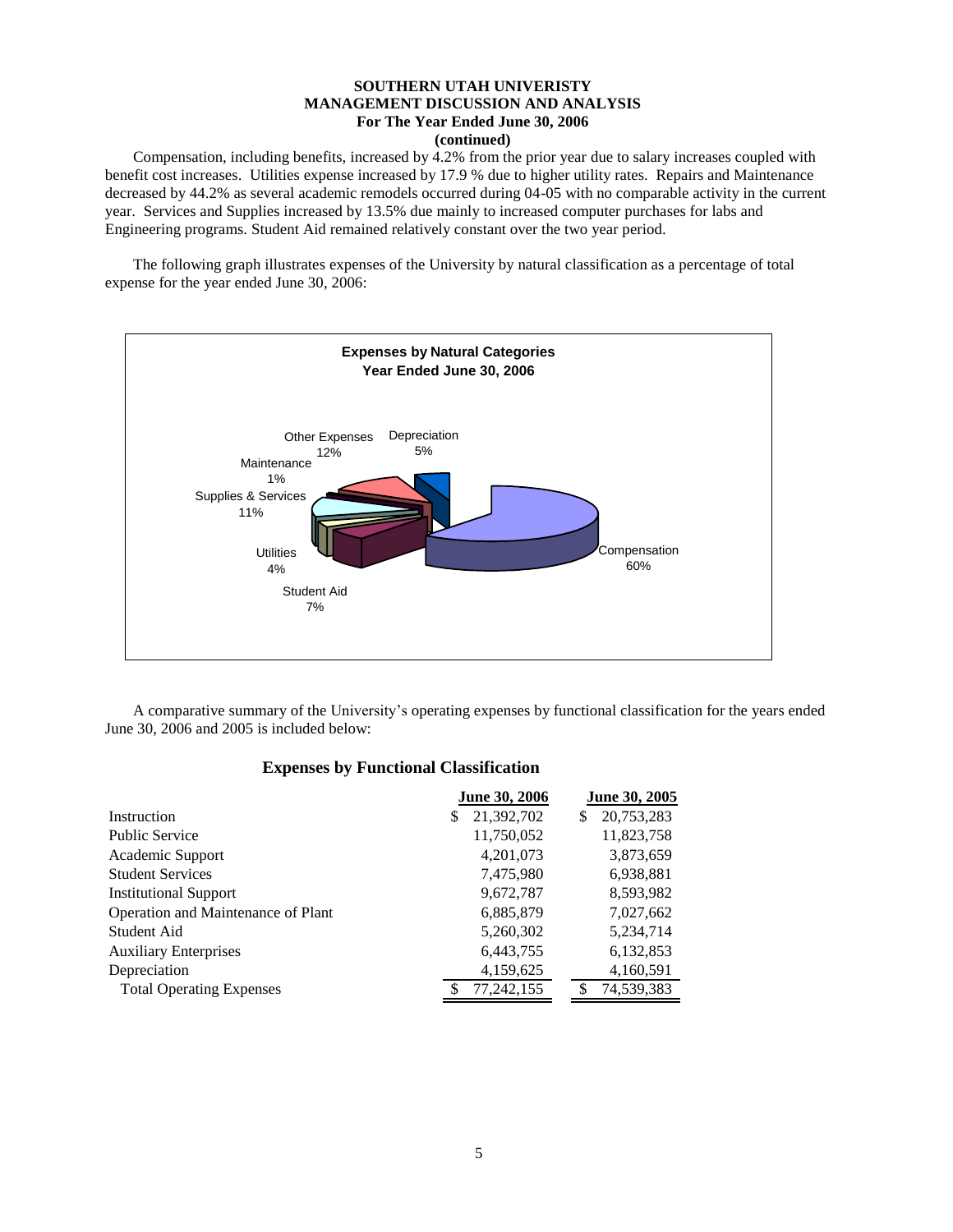#### **SOUTHERN UTAH UNIVERSITY MANAGEMENT DISCUSSION AND ANALYSIS For The Year Ended June 30, 2006 (continued)**

#### **Statement of Cash Flows**

 The Statement of Cash Flows provides an additional perspective on the University's financial results for the fiscal year. The statement identifies sources and uses of cash by broad categories of activity.

|                                     | <b>Condensed Statement of Cash Flows</b> |                      |                 |  |  |  |  |  |  |
|-------------------------------------|------------------------------------------|----------------------|-----------------|--|--|--|--|--|--|
|                                     | June 30, 2006                            | June 30, 2005        | <b>Change</b>   |  |  |  |  |  |  |
| Cash Provided (Used) by:            |                                          |                      |                 |  |  |  |  |  |  |
| <b>Operating Activities</b>         | (25,665,980)                             | (28, 587, 045)<br>S. | 2,921,065<br>\$ |  |  |  |  |  |  |
| Noncapital Financing Activities     | 32,635,007                               | 30,621,736           | 2,013,271       |  |  |  |  |  |  |
| <b>Capital Financing Activities</b> | (2,277,067)                              | (1,632,947)          | (644, 120)      |  |  |  |  |  |  |
| <b>Investing Activities</b>         | 7,486,223                                | (7,838,212)          | 15,324,435      |  |  |  |  |  |  |
| Net Increase (Decrease)             |                                          |                      |                 |  |  |  |  |  |  |
| in Cash                             | 12,178,183                               | (7,436,468)          | 19,614,651      |  |  |  |  |  |  |
| Cash - Beginning of Year            | 7,839,693                                | 15,276,161           | (7, 436, 468)   |  |  |  |  |  |  |
| Cash - End of Year                  | 20,017,876                               | \$.<br>7,839,693     | \$12,178,183    |  |  |  |  |  |  |

 Noncapital Financing Activities include state appropriations, noncapital gifts, other nonoperating revenue and agency fund activity. Capital Financing Activities are those associated with capital assets such as capital appropriations, gifts, proceeds from capital debt, purchase of assets and capital debt payments. Investing Activities include proceeds from the sale of investments and interest/dividend earnings reduced by the purchase of investments.

 Operating activities generally increased as a result of higher tuition and fee revenues as discussed previously. Noncapital Financing Activities increased due to rising Additions to Permanent Endowments and State Appropriations during the year. Higher interest rates and the sale of equity securities combined with lower investment purchases for the year resulted in the increases in the Investing Activities section of the statement.

#### **Economic Factors that May Affect the Future**

 The State of Utah continues to experience a growth path that began in 2004 with low unemployment and strong economic activity. Utah's economy is expected to continue and the State is well positioned for positive long-term economic growth due to its industrial diversity, population growth, and a young and highly educated workforce.

 Prioritizing student recruitment and retention, the University has experienced enrollment increases during a time when others have had enrollment decreases. The University looks forward to fulfilling its roll in the State's and the Region's economic growth.

#### **Summary**

 The accompanying financial statements, including footnotes, indicate the University's condition is stronger due to improved reserves, stable expenses, rising enrollment and higher tuition rates.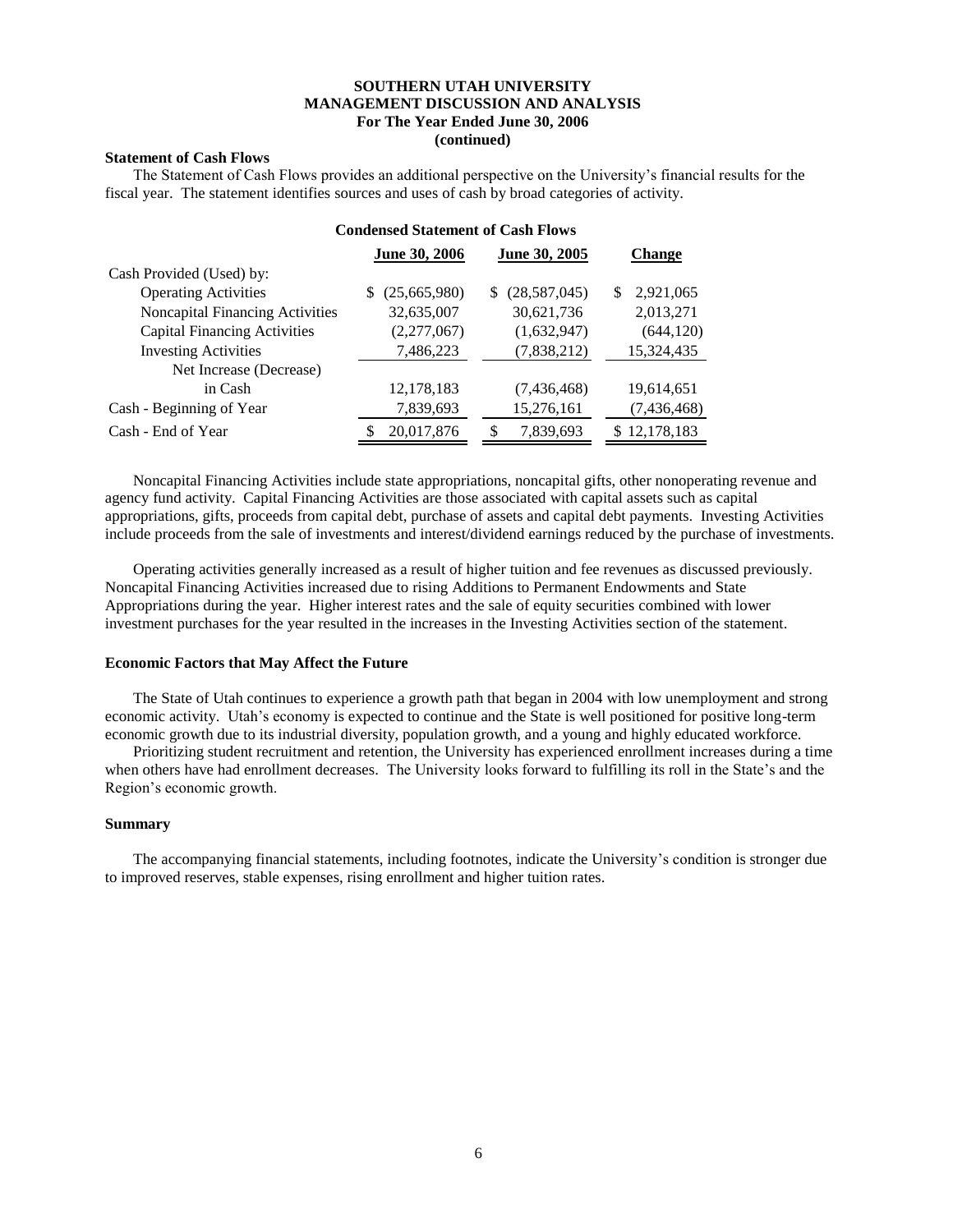#### STATEMENT OF NET ASSETS

As of June 30, 2006

|                                     |                                                           |                   | <b>Comparative Only</b> |
|-------------------------------------|-----------------------------------------------------------|-------------------|-------------------------|
|                                     |                                                           | 2006              | 2005                    |
| <b>ASSETS</b>                       |                                                           |                   |                         |
| <b>Current Assets:</b>              |                                                           |                   |                         |
|                                     | Cash and Cash Equivalents (Note B)                        | \$<br>9,856,652   | \$<br>2,365,133         |
|                                     | Short-term Investments (Note B)                           | 7,123,888         | 5,370,798               |
|                                     | Accounts, Interest, Pledges and Notes Receivable (Note C) | 5,364,907         | 1,960,757               |
|                                     | Due from Division of Facility Construction and Management |                   | 23,107                  |
|                                     | Loans Receivable, Net (Note D)                            | 407,495           | 482,030                 |
| Inventories (Note E)                |                                                           | 1,308,713         | 1,235,011               |
|                                     | Prepaid Expenses (Note F)                                 | 3,077,277         | 3,123,194               |
| <b>Total Current Assets</b>         |                                                           | 27,138,932        | 14,560,030              |
| <b>Noncurrent Assets:</b>           |                                                           |                   |                         |
|                                     | Restricted Cash and Cash Equivalents (Note B)             | 10,161,224        | 5,474,560               |
|                                     | Investments (Note B)                                      | 5,893,371         | 13,287,557              |
|                                     | Notes and Pledges Receivable (Note C)                     | 1,431,357         | 57,301                  |
|                                     | Loans Receivable, Net (Note D)                            | 2,018,861         | 1,988,261               |
| <b>Real Estate</b>                  |                                                           | 235,500           | 237,500                 |
|                                     | Capital Assets, Net of Accumulated Depreciation (Note G)  | 96,701,546        | 99,148,060              |
| <b>Total Noncurrent Assets</b>      |                                                           | 116,441,859       | 120, 193, 239           |
| <b>Total Assets</b>                 |                                                           | 143,580,791       | 134,753,269             |
| <b>LIABILITIES</b>                  |                                                           |                   |                         |
| <b>Current Liabilities:</b>         |                                                           |                   |                         |
|                                     | Accounts and Interest payable (Note H)                    | 1,081,578         | 974,076                 |
|                                     | Due to Division of Facility Construction and Management   | 114,739           |                         |
|                                     | Payroll and Withholding Taxes Payable                     | 307,350           | 313,225                 |
|                                     | Deposits and Other Liabilities                            | 530,395           | 238,445                 |
|                                     | Deferred Revenues (Note F)                                | 3,874,730         | 3,826,999               |
|                                     | Compensated Absences & Termination Benefits (Note I)      | 1,612,013         | 1,431,472               |
|                                     | Bonds, Notes, and Contracts Payable (Notes I & J)         | 792,259           | 777,090                 |
| <b>Total Current Liabilities</b>    |                                                           | 8,313,064         | 7,561,307               |
| <b>Noncurrent Liabilities:</b>      |                                                           |                   |                         |
|                                     | Compensated Absences & Termination Benefits (Note I)      | 803,493           | 1,126,334               |
|                                     | Bonds, Notes, and Contracts Payable (Notes I & J)         | 14,211,999        | 15,081,070              |
| <b>Total Noncurrent Liabilities</b> |                                                           | 15,015,492        | 16,207,404              |
| <b>Total Liabilities</b>            |                                                           | 23,328,556        | 23,768,711              |
| <b>NET ASSETS</b>                   |                                                           |                   |                         |
|                                     | Invested in Capital Assets Net of Related Debt            | 82,275,491        | 83,911,633              |
| Restricted:                         | Nonexpendable - Scholarships                              | 5,852,435         | 4,904,334               |
|                                     | Nonexpendable - Other                                     | 1,878,318         | 675,883                 |
|                                     | Expendable - Scholarships                                 | 3,780,668         | 3,456,955               |
|                                     | Expendable - Capital Projects                             | 6,816,912         | 2,588,890               |
|                                     | Expendable - Loans                                        | 2,684,387         | 2,666,100               |
|                                     | Expendable - Other                                        | 1,288,854         | 1,034,937               |
| Unrestricted                        |                                                           | 15,675,170        | 11,745,826              |
| <b>Total Net Assets</b>             |                                                           | \$<br>120,252,235 | \$<br>110,984,558       |
|                                     |                                                           |                   |                         |

The accompanying notes are an integral part of these financial statements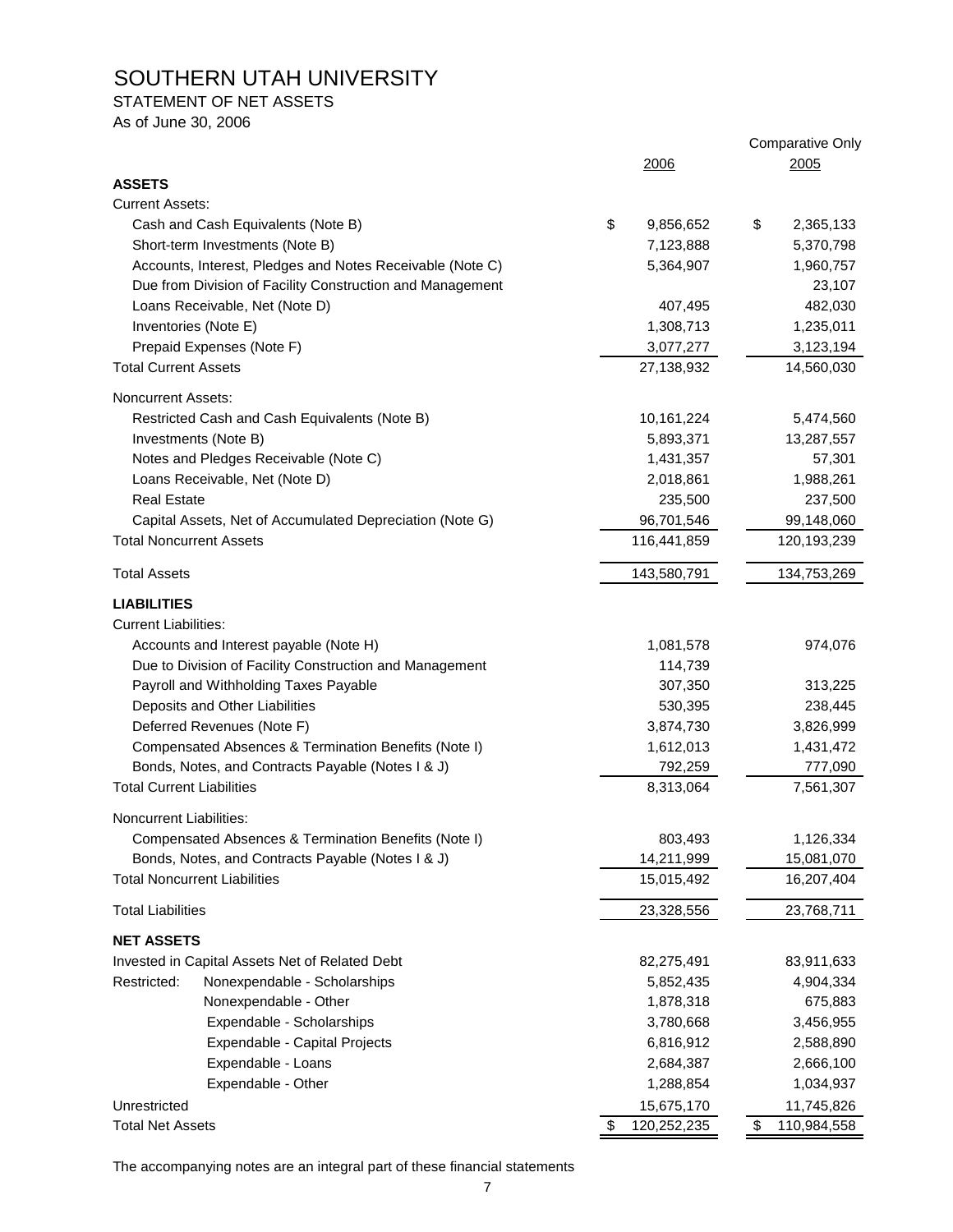## STATEMENT OF REVENUES, EXPENSES, AND CHANGES IN NET ASSETS

For The Year Ended June 30, 2006

|                                                                      |                   | <b>Comparative Only</b> |
|----------------------------------------------------------------------|-------------------|-------------------------|
|                                                                      | 2006              | 2005                    |
| <b>Operating Revenues:</b>                                           |                   |                         |
| Student Tuition and Fees (Note K)                                    | \$<br>17,843,026  | \$<br>14,176,195        |
| (net of scholarship discounts and allowances of \$5,921,703 for 2006 |                   |                         |
| and \$6,140,118 for 2005)                                            |                   |                         |
| Governmental Grants and Contracts                                    | 13,428,247        | 13,309,140              |
| Sales and Services of Educational Activities                         | 10,409,454        | 10,098,579              |
| Sales and Services of Auxiliary Enterprises (Note K)                 | 5,720,555         | 5,175,642               |
| (net of scholarship discounts and allowances of \$515,421 for 2006   |                   |                         |
| and \$513,240 for 2005)                                              |                   |                         |
| Interest Income on Student Loans                                     | 43,870            | 49,117                  |
| <b>Total Operating Revenues</b>                                      | 47,445,152        | 42,808,673              |
| <b>Operating Expenses:</b>                                           |                   |                         |
| <b>Salaries</b>                                                      | 34,018,898        | 32,759,581              |
| <b>Benefits</b>                                                      | 13,169,720        | 12,515,083              |
| Depreciation                                                         | 4,159,625         | 4,160,591               |
|                                                                      |                   | 1,149,843               |
| Repairs and Maintenance<br>Services and Supplies                     | 641,826           |                         |
| <b>Student Aid</b>                                                   | 8,853,575         | 7,801,879               |
|                                                                      | 5,260,302         | 5,234,714               |
| <b>Utilities</b>                                                     | 2,772,758         | 2,350,997               |
| <b>Other Operating Expenses</b>                                      | 8,365,451         | 8,566,695               |
| <b>Total Operating Expenses</b>                                      | 77,242,155        | 74,539,383              |
| Operating Income (Loss)                                              | (29, 797, 003)    | (31,730,710)            |
| <b>Nonoperating Revenues (Expenses)</b>                              |                   |                         |
| Government Appropriations - State                                    | 28,821,441        | 27,999,204              |
| <b>Private Gifts and Grants</b>                                      | 2,192,558         | 2,846,539               |
| Investment Income                                                    | 1,813,296         | 858,218                 |
| Other Nonoperating Revenue (Expense)                                 | (156, 486)        | 4,558                   |
| Interest on Indebtedness                                             | (728, 267)        | (749, 821)              |
| Net Nonoperating Revenue                                             | 31,942,542        | 30,958,698              |
| Income (Loss) Before Other Revenue                                   | 2,145,539         | (772, 012)              |
| <b>Other Revenue</b>                                                 |                   |                         |
| Capital Grants & Gifts                                               | 5,460,795         | 627,198                 |
| <b>Additions to Permanent Endowments</b>                             | 1,661,343         | 348,845                 |
| <b>Total Other Revenue</b>                                           | 7,122,138         | 976,043                 |
| Increase (Decrease) in Net Assets                                    | 9,267,677         | 204,031                 |
| Net Assets - Beginning of Year                                       | 110,984,558       | 110,780,527             |
| Net Assets - End of Year                                             | \$<br>120,252,235 | \$<br>110,984,558       |

The accompanying notes are an integral part of these finanacial statements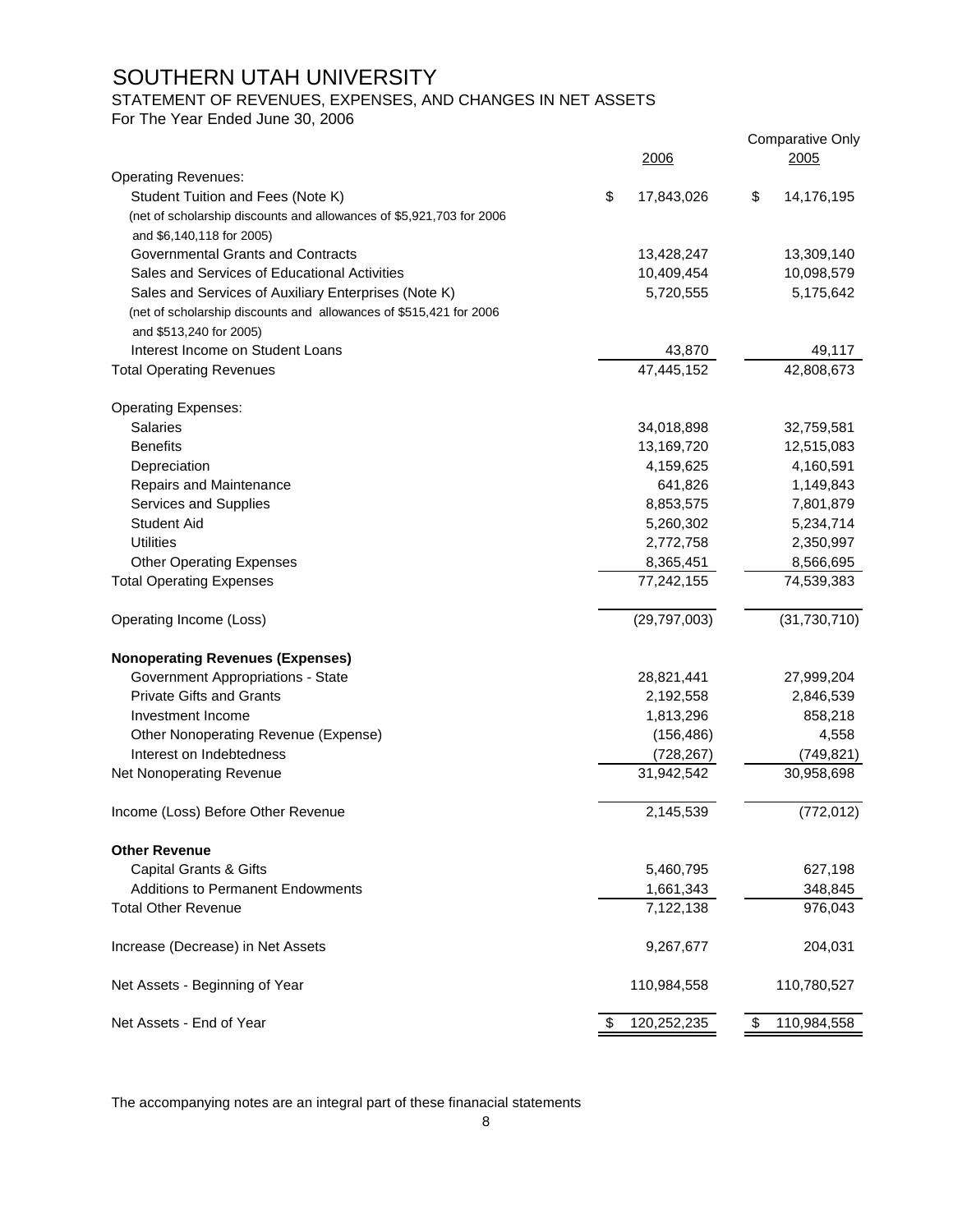STATEMENT OF CASH FLOWS

For the Year Ended June 30, 2006

|                                                             |                  | <b>Comparative Only</b> |
|-------------------------------------------------------------|------------------|-------------------------|
|                                                             | 2006             | 2005                    |
| <b>CASH FLOWS FROM OPERATING ACTIVITIES</b>                 |                  |                         |
| <b>Tuition and Fees</b>                                     | \$<br>17,362,420 | \$<br>14,462,351        |
| Receipts from Grants/Contracts                              | 13,621,712       | 13,198,425              |
| Receipts from Auxiliary and Educational Services            | 16,220,515       | 15,126,298              |
| Collection of Loans to Students and Employees               | 454,192          | 474,169                 |
| Loans Issued to Students and Employees                      | (449, 247)       | (543, 560)              |
| Payments for Employee Services and Benefits                 | (47, 359, 424)   | (45, 454, 360)          |
| Payments to Suppliers                                       | (20, 255, 846)   | (20, 615, 654)          |
| Payments for Student Financial Aid                          | (5,260,302)      | (5,234,714)             |
| Net Cash Provided (Used) by Operating Activities            | (25,665,980)     | (28, 587, 045)          |
| <b>CASH FLOWS FROM NONCAPITAL FINANCING ACTIVITIES</b>      |                  |                         |
| <b>State Appropriations</b>                                 | 28,836,026       | 27,571,495              |
| Gifts/Grants for Other Than Capital Purposes                | 2,132,810        | 2,698,433               |
| Receipts for Permanent Endowments                           | 1,661,343        | 348,845                 |
| Other Nonoperating Revenue (Expense)                        | (13, 813)        | 14,205                  |
| <b>Agency Account Receipts</b>                              | 852,588          | 639,868                 |
| <b>Agency Account Payments</b>                              | (833, 947)       | (651, 110)              |
| Net Cash Provided (Used) by Noncapital Financing Activities | 32,635,007       | 30,621,736              |
| <b>CASH FLOWS FROM CAPITAL FINANCING ACTIVITIES</b>         |                  |                         |
| Receipts from Capital Grants/Gifts                          | 1,075,532        | 627,198                 |
| Proceeds (Loss) from Sale of Capital Assets                 | (142, 674)       | (9,647)                 |
| Proceeds from Capital Debt                                  | 975,000          | 19,545                  |
| <b>Purchases of Capital Assets</b>                          | (1,690,004)      | (609, 908)              |
| Principal Paid on Capital Debt/Leases                       | (1,802,953)      | (948, 436)              |
| Interest Paid on Capital Debt/Leases                        | (691, 968)       | (711, 699)              |
| Net Cash Provided (Used) by Capital Financing Activities    | (2,277,067)      | (1,632,947)             |
|                                                             |                  |                         |
| <b>CASH FLOWS FROM INVESTING ACTIVITIES</b>                 |                  |                         |
| Proceeds from Sale/Maturity of Investments                  | 7,122,345        | 1,307,392               |
| Receipt of Interest/Dividends from Investments              | 2,344,615        | 817,447                 |
| Purchase of Investments                                     | (1,980,737)      | (9,963,051)             |
| Net Cash Provided (Used) by Investing Activities            | 7,486,223        | (7,838,212)             |
| Net Increase (Decrease) in Cash                             | 12,178,183       | (7, 436, 468)           |
| Cash & Cash Equivalents--Beginning of Year                  | 7,839,693        | 15,276,161              |
| Cash & Cash Equivalents--End of Year                        | \$<br>20,017,876 | \$<br>7,839,693         |

The accompanying notes are an integral part of these financial statements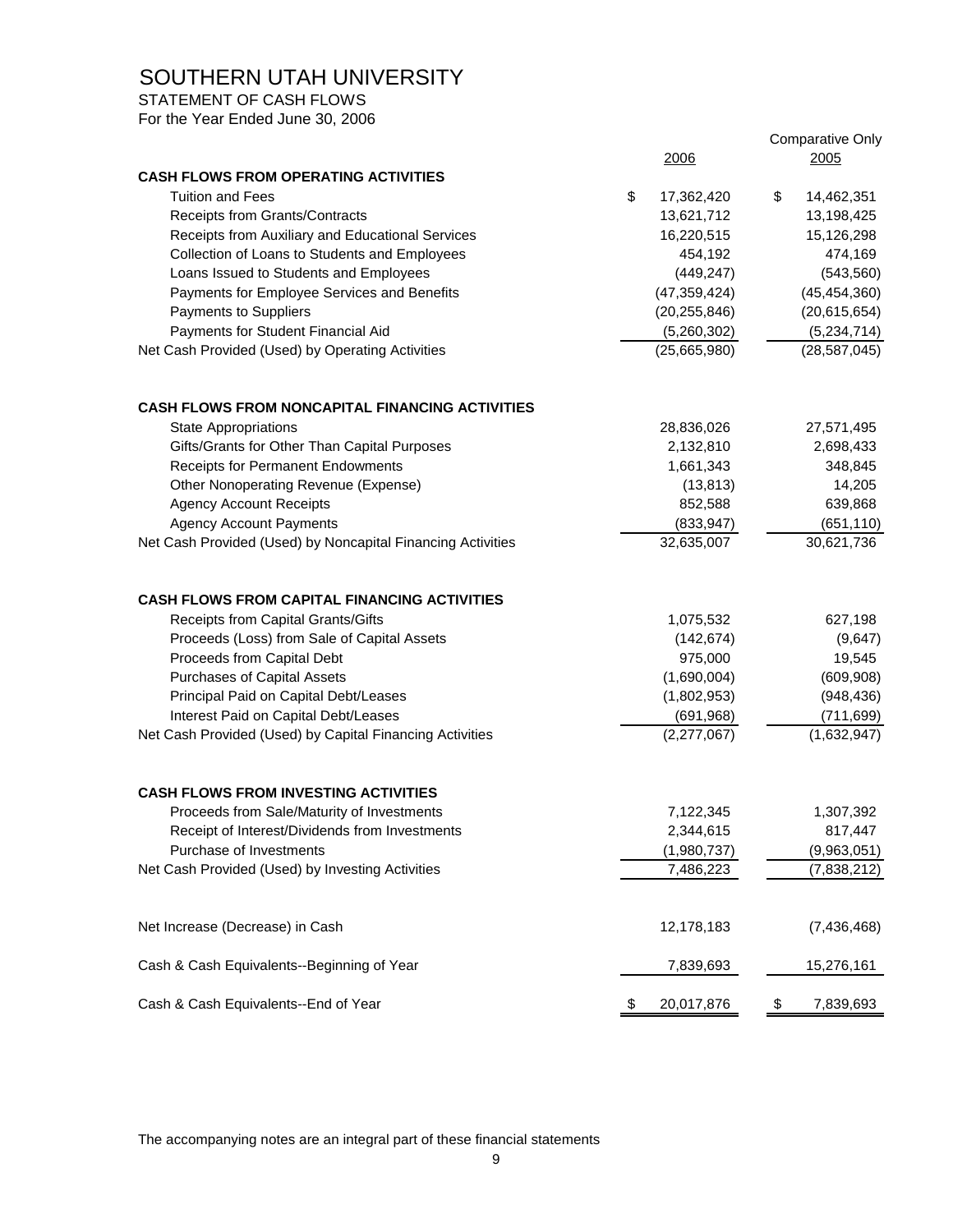STATEMENT OF CASH FLOWS

For the Year Ended June 30, 2006 (continued)

|                                                                                                          |    | 2006                       | <b>Comparative Only</b><br>2005 |
|----------------------------------------------------------------------------------------------------------|----|----------------------------|---------------------------------|
| Reconciliation of Operating Income (Loss) to Net Cash<br><b>Provided (Used) by Operating Activities</b>  |    |                            |                                 |
| Operating Income (Loss)                                                                                  | \$ | (29, 797, 003)             | \$<br>(31,730,710)              |
| Adjustments to Reconcile Operating Income (Loss)<br>to Net Cash Provided (Used) by Operating Activities: |    |                            |                                 |
| <b>Depreciation Expense</b>                                                                              |    | 4,159,625                  | 4,160,591                       |
| Repair and Maintenance Expense paid by Division of                                                       |    |                            |                                 |
| <b>Facility Construction and Management</b>                                                              |    |                            | 413,124                         |
| Changes in Assets and Liabilities:                                                                       |    |                            |                                 |
| Receivables (Net)                                                                                        |    | (437, 358)                 | (229, 971)                      |
| <b>Student Loans Receivable</b>                                                                          |    | 43,935                     | (1, 100)                        |
| Inventories                                                                                              |    | (76, 202)                  | (125, 965)                      |
| <b>Prepaid Expenses</b>                                                                                  |    | 45,917                     | (367, 473)                      |
| <b>Accounts Payable</b>                                                                                  |    | 222,241                    | (1,018,323)                     |
| <b>Accrued Liabilities</b>                                                                               |    | 273,309                    | 5,541                           |
| <b>Accrued Payroll</b>                                                                                   |    | (5,875)                    | (193, 774)                      |
| <b>Deferred Revenues</b>                                                                                 |    | 47,731                     | 375,345                         |
| <b>Compensated Absences</b><br>Net Cash Provided (Used) by Operating Activities                          | S  | (142, 300)<br>(25,665,980) | \$<br>125,670<br>(28, 587, 045) |
|                                                                                                          |    |                            |                                 |
| Noncash Investing, Noncapital Financing, and Capital<br><b>Financing Transactions</b>                    |    |                            |                                 |
| Change in Fair Value of Investments Recognized as                                                        |    |                            |                                 |
| Investment Income                                                                                        | \$ | (512, 588)                 | \$<br>(45, 575)                 |
| Donation of Investment Securities                                                                        |    | 430,717                    | 77,813                          |
| Division of Facility Construction and Management Projects                                                |    |                            | 413,124                         |
| Reconciliation of Cash and Cash Equivalents to the Statement of                                          |    |                            |                                 |
| <b>Net Assets</b>                                                                                        |    |                            |                                 |
| Cash and Cash Equivalents Classified as Current Assets                                                   | \$ | 9,856,652                  | \$<br>2,365,133                 |
| Cash and Cash Equivalents Classified as Noncurrent Assets                                                |    | 10,161,224                 | 5,474,560                       |
| <b>Total Cash and Cash Equivalents</b>                                                                   |    | 20,017,876                 | \$<br>7,839,693                 |

The accompanying notes are an integral part of these financial statements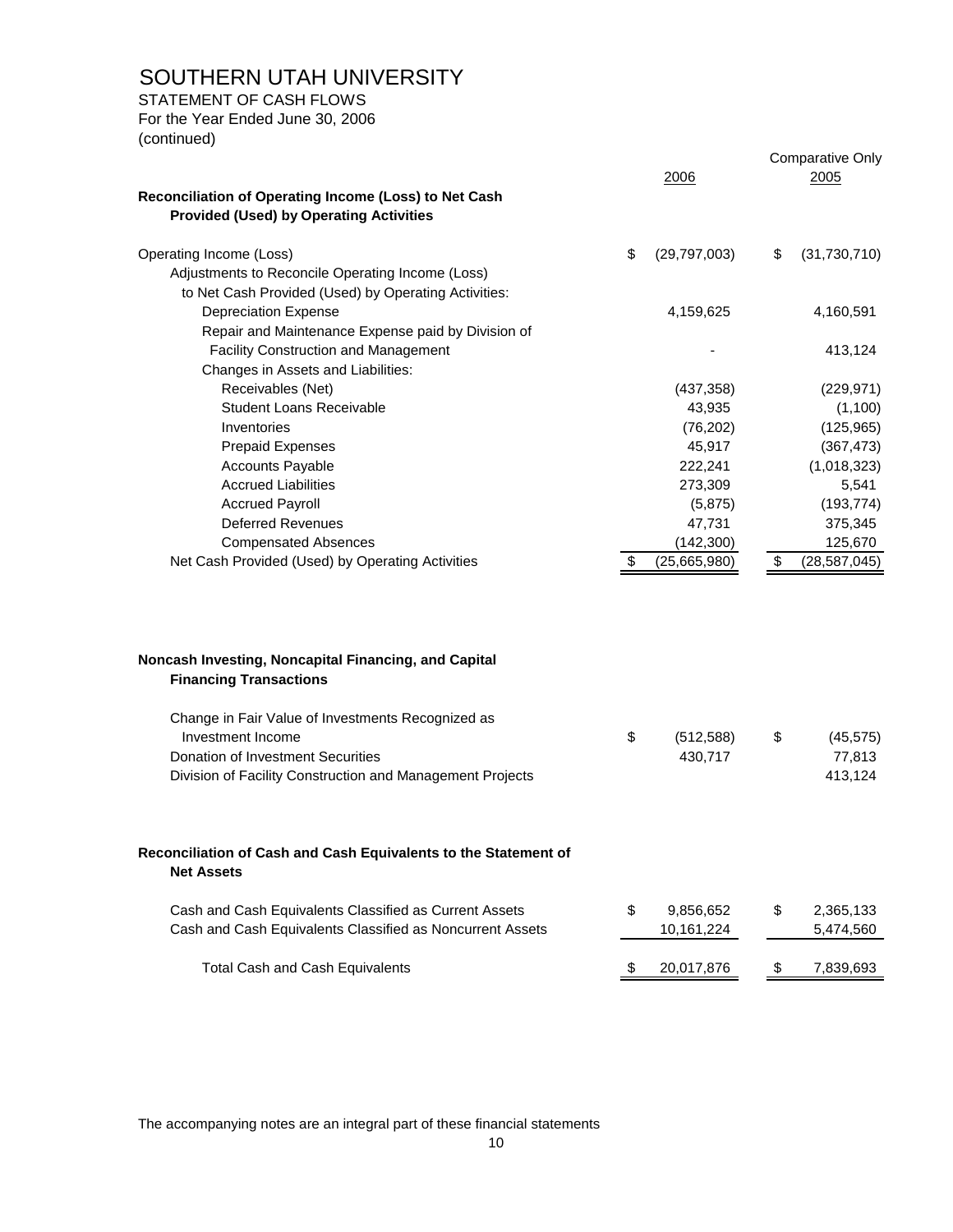#### **Note A. Summary of Significant Accounting Policies**

 The significant accounting policies followed by the University are described below to enhance the usefulness of the financial statements to the reader.

#### **Reporting Entity**

 The University is a component unit of the State of Utah as defined by Governmental Accounting Standards Board (GASB) Statement No. 14, *The Financial Reporting Entity.* The financial activity of the University is included in the State's Comprehensive Annual Financial Report as a non-major discrete component unit.

 The University's financial statements include the accounts of the University, all auxiliary enterprises and other restricted and unrestricted funds of the University, and the Southern Utah University Foundation (the Foundation). The Foundation, a non-profit organization, was incorporated under Utah law in 1996. The Foundation was established to provide support for the University, its students and faculty, and to promote, sponsor, and carry-out educational, scientific, charitable, and related activities and objectives at the University. The University has a controlling number of positions on the Board of Directors of the Foundation.

 The Foundation is included in the financial statements of the University as a blended component unit. A blended component unit is an entity which is legally separate from the University but which is so intertwined with the University that it is, in substance, the same as the University. Separate unaudited financial statements of the Foundation can be obtained from the University.

 In preparing the financial statements, all significant transactions and balances between the University and the Foundation are eliminated.

#### **Basis of Accounting**

 Under the provisions of the GASB standards, the University is permitted to report as a special-purpose government engaged in business-type activities (BTA). BTA reporting requires the University to present only the basic financial statements and required supplementary information (RSI) for an enterprise fund. This includes a Management's Discussion

and Analysis, a Statement of Net Assets or Balance Sheet, a Statement of Revenues, Expenses, and Changes in Net Assets, a Statement of Cash Flows, notes to the financial statements, and other applicable RSI. The required basic financial statements described above are prepared using the economic resources measurement focus and the accrual basis of accounting.

 In accordance with GASB Statement No. 20, the University is required to follow all applicable GASB pronouncements. In addition, the University should apply all applicable Financial Accounting Standards Board (FASB) Statements and Interpretations, Accounting Principles Board (APB) Opinions and Accounting Research Bulletins of the Committee on Accounting Procedures issued on or before November 30, 1989, unless those pronouncements conflict with or contradict GASB pronouncements. The University has elected to not apply FASB pronouncements issued after November 30, 1989.

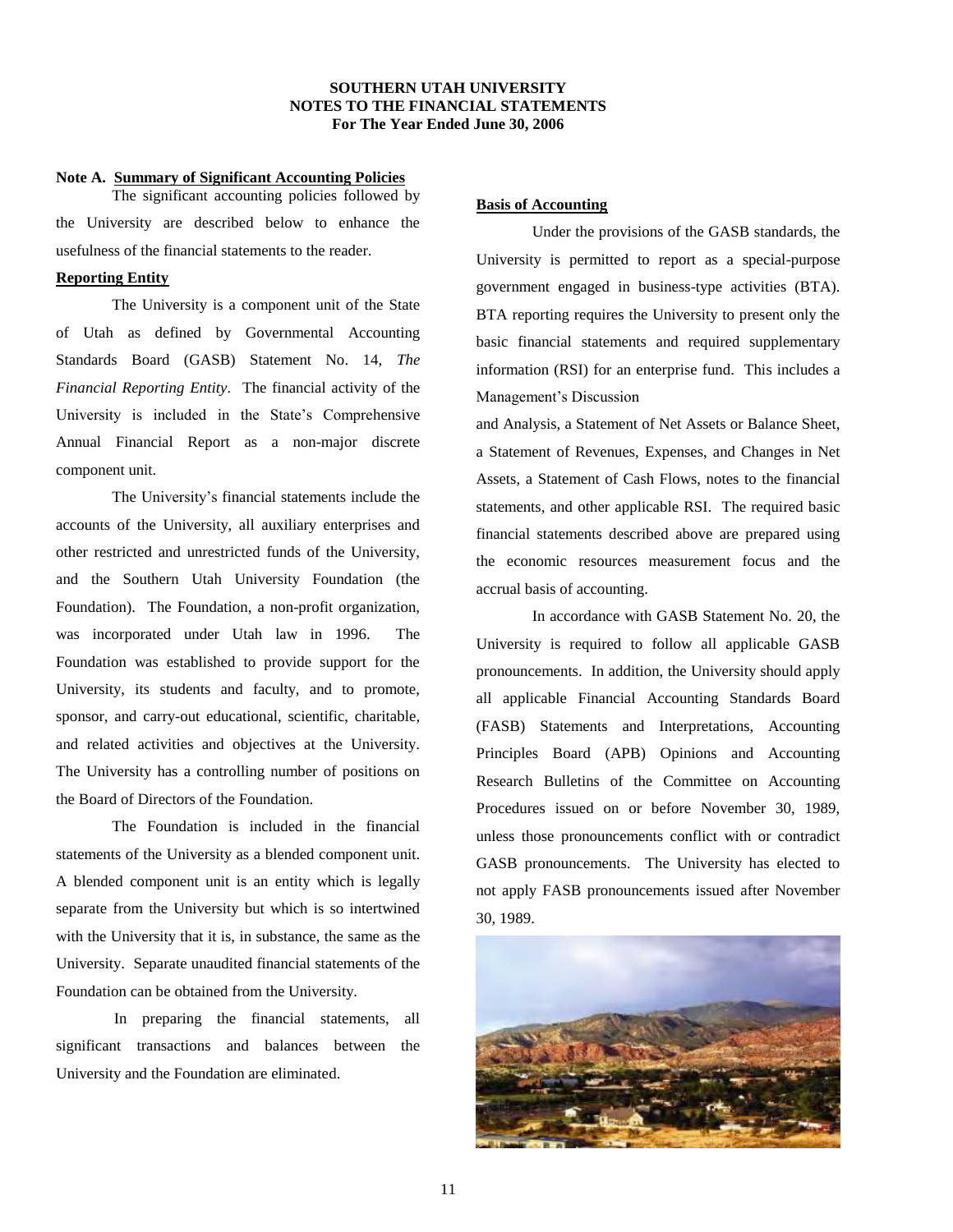#### **Cash Equivalents**

 The University considers all highly liquid investments with an original maturity of three months or less to be cash equivalents. Funds invested through the Utah Public Treasurers' Investment Fund are also considered cash equivalents. The Utah State Treasurer's Office operates the Utah Public Treasurer's Investment Fund (PTIF) which is invested in accordance with the State Money Management Act. The State Money Management Council provides regulatory oversight for the PTIF.

#### **Investments**

 The University accounts for its investments at fair value in accordance with GASB Statement No. 31, *Accounting and Financial Reporting for Certain Investments and for External Investment Pools*. Changes in unrealized gains (losses) on the carrying value of investments are reported as a component of investment income in the Statement of Revenues, Expenses, and Changes in Net Assets.



#### **Accounts Receivable**

 Accounts receivable consist of tuition and fee charges to students and auxiliary enterprise services provided to students, faculty and staff. Accounts receivable also include amounts due from federal, state, and local governments, or private sources in connection with reimbursement of allowable expenditures made

pursuant to the University's grants and contracts. Uncollectible amounts on accounts receivable are considered minor and therefore, no allowance is recorded.

#### **Inventories**

 Inventories are carried at the lower of cost or market on the first-in, first-out ("FIFO") method.

## **Restricted Cash and Cash Equivalents and Investments**

 Cash and cash equivalents and investments that are externally restricted to make debt service payments, maintain sinking or reserve funds, or to purchase or construct capital or other restricted assets, are classified as noncurrent assets in the statement of net assets.

#### **Capital Assets**

 Capital assets are recorded at cost at the date of acquisition, or fair market value at the date of donation in the case of gifts. All land shall be capitalized and not depreciated. New buildings with a cost of \$20,000 or more are capitalized. Renovations to buildings, infrastructure, and land improvements that increase the value or extend the useful life of the structure with a cost of \$20,000 or more are capitalized. Routine repairs and maintenance are charged to operating expense in the year in which the expense was incurred. For equipment, the University's capitalization policy includes all items with a unit cost of \$3,000 or more, and an estimated useful life of greater than one year. All library books are capitalized with a useful life of 20 years. Collections and works of art valued in excess of \$2,000 are capitalized. Useful lives for collections and works of art shall be determined on a case by case basis, typically 20 years. Depreciation is computed for all capital assets using the straight-line method over the estimated useful lives of the assets; generally 30 to 40 years for buildings, 20 to 40 years for infrastructure, land improvements, library and other collections, and 3 to 20 years for equipment.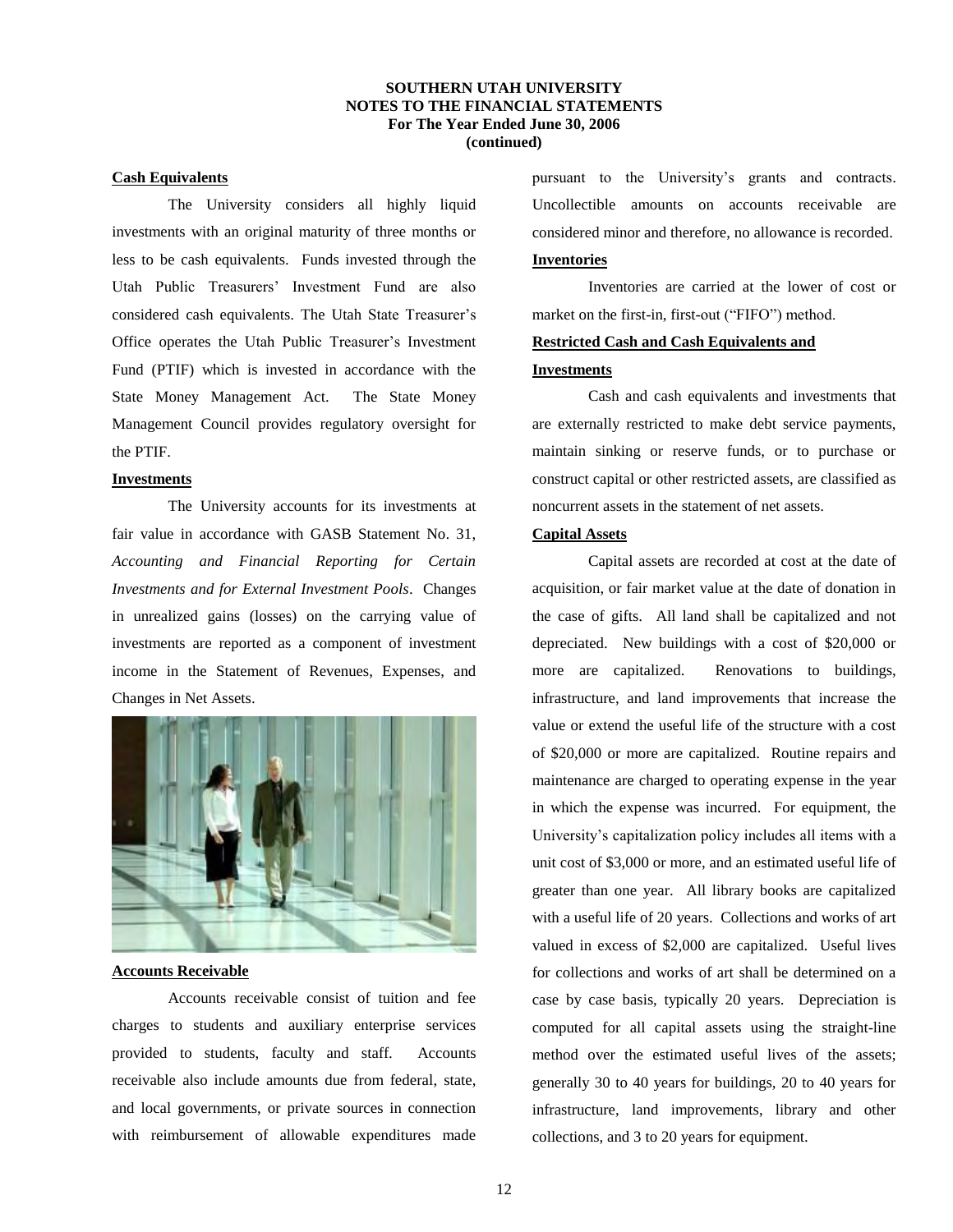#### **Deferred Revenues**

 Deferred revenues include amounts received for tuition and fees and certain auxiliary activities prior to the end of the fiscal year but earned in the subsequent accounting period. Deferred revenues also include amounts received from grant and contract sponsors that have not yet been earned.

#### **Compensated Absences**

 Non-academic University employee vacation pay is accrued at year-end for financial statement purposes. The liabilities and expenses incurred are recorded at yearend as a component of compensated absences and termination benefits in the Statement of Net Assets, and as a component of salaries and benefits expense in the Statement of Revenues, Expenses, and Changes in Net Assets.

#### **Noncurrent Liabilities**

 Noncurrent liabilities include (1) principal amounts of revenue bonds, notes, and contracts (leases) payable with contractual maturities greater than one year; (2) estimated amounts for compensated absences and termination benefits and other liabilities that will not be paid within the next fiscal year; and (3) other liabilities that, although payable within one year, are to be paid from funds that are classified as noncurrent assets.

#### **Net Assets**

The University's net assets are classified as follows:

 *Invested in capital assets, net of related debt*: This represents the University's total investment in capital assets, net of accumulated depreciation and outstanding debt obligations related to those capital assets.

 *Restricted – expendable*: Restricted expendable net assets include resources which the University is legally or contractually obligated to spend in accordance with restrictions imposed by external third parties.

 *Restricted – nonexpendable*: Nonexpendable restricted net assets consist of endowment and similar type funds which donors or other outside sources have stipulated, as a condition of the gift instrument, that the principal is to be maintained inviolate and in perpetuity, and invested for the purpose of producing present and future income, which may either be expended or added to principal.

 *Unrestricted*: Unrestricted net assets represent resources derived from student tuition and fees, state appropriations, and sales and services of educational activities. These resources are used for transactions relating to the education and general operations of the University, and may be used at the discretion of the governing board to meet current expenses for any legal purpose. These resources are also used for auxiliary enterprises, which are substantially self-supporting activities that provide services for students, faculty, and staff.

 When both restricted and unrestricted resources are available for use, it is the University's policy to use restricted resources first, then unrestricted resources as they are needed.

#### **Classification of Revenues**

 The University has classified its revenues as either operating or nonoperating revenues according to the following criteria:

 *Operating Revenues*: Operating revenues include activities that have the characteristics of exchange transactions, such as (1) student tuition and fees, net of scholarship discounts and allowances, (2) sales and services of auxiliary enterprises, net of scholarship discounts and allowances, (3) most federal, state, and local grants and contracts, and (4) interest on institutional student loans.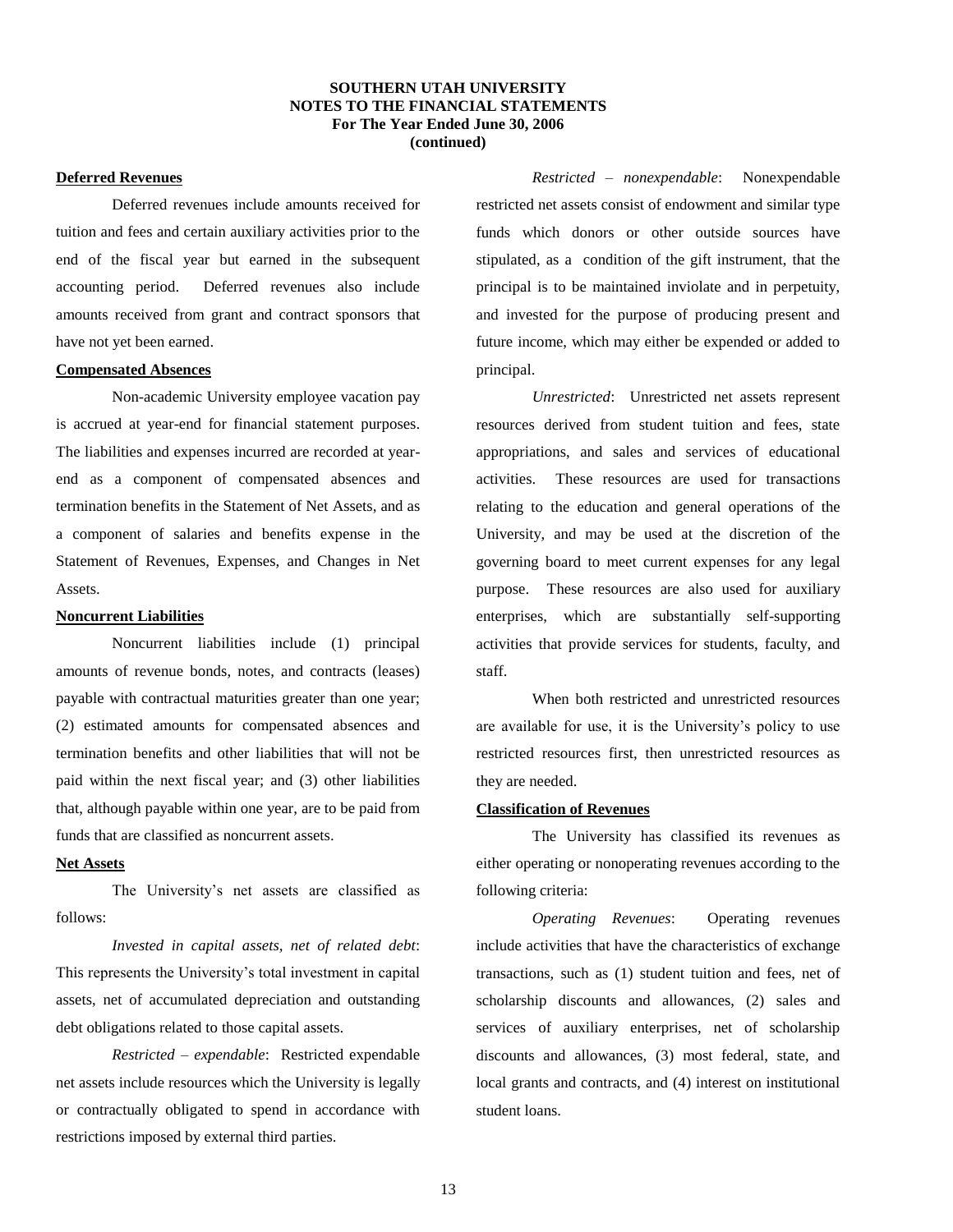*Nonoperating Revenues*: Nonoperating revenues include activities that have the characteristics of nonexchange transactions, such as gifts and contributions, state appropriations, and investment income.

#### **Scholarship Discounts and Allowances**

 Student tuition and fee revenues, and certain other revenues from students, are reported net of scholarship discounts and allowances in the Statement of Revenues, Expenses, and Changes in Net Assets. Scholarship discounts and allowances are the difference between the stated charge for goods and services provided by the University, and the amount that is paid by students and/or third parties making payments on the students' behalf. Certain governmental grants, such as Pell grants, and other federal, state, or nongovernmental programs, are recorded as either operating or nonoperating revenues in the University's financial statements. To the extent that revenues from such programs are used to satisfy tuition and fees and other student charges, the University has recorded a scholarship discount and allowance.

#### **Disclosures**

 The basic financial statements include certain prior year summarized comparative information but not at the level of detail required for a presentation in conformity with generally accepted accounting principles. Certain reclassifications have been made to the prior year comparative information to conform with the current year presentation. Accordingly, such information should be read in conjunction with the University's financial statements for the year ended June 30, 2005, from which the summarized information was derived.



## **Note B. Cash and Cash Equivalents, Short-term Investments, and Investments**

 Cash and cash equivalents (instruments purchased with an original maturity of 3 months or less), short-term investments and investments (instruments having an original maturity greater than 3 months and equity type investments) are recorded at fair value.

 The State of Utah Money Management Council has the responsibility to advise the State Treasurer about investment policies, promote measures and rules that will assist in strengthening the banking and credit structure of the state and review the rules adopted under the authority of the State of Utah Money Management Act that relate to the deposit and investment of public funds.

 Except for endowment funds, the University follows the requirements of the Utah Money Management Act (Utah Code, Section 51, Chapter 7) in handling its depository and investment transactions. The Act requires the depositing of University funds in a qualified depository. The Act defines a qualified depository as any financial institution whose deposits are insured by an agency of the Federal Government and which has been certified by the State Commissioner of Financial Institutions as meeting the requirements of the Act and adhering to the rules of the Utah Money Management Council.

 As of July 1, 2005 for endowment funds, the entity follows the requirements of the Uniform Management of Institutional Funds Act (UMIFA) and State Board of Regents Rule 541, Management and Reporting of Institutional Investments (Rule 541).

 According to the Uniform Management of Institutional Funds Act, Section 13-29 of the Utah Code, the governing board may appropriate for expenditure for the purposes for which an endowment is established, as much of the net appreciation, realized and unrealized, of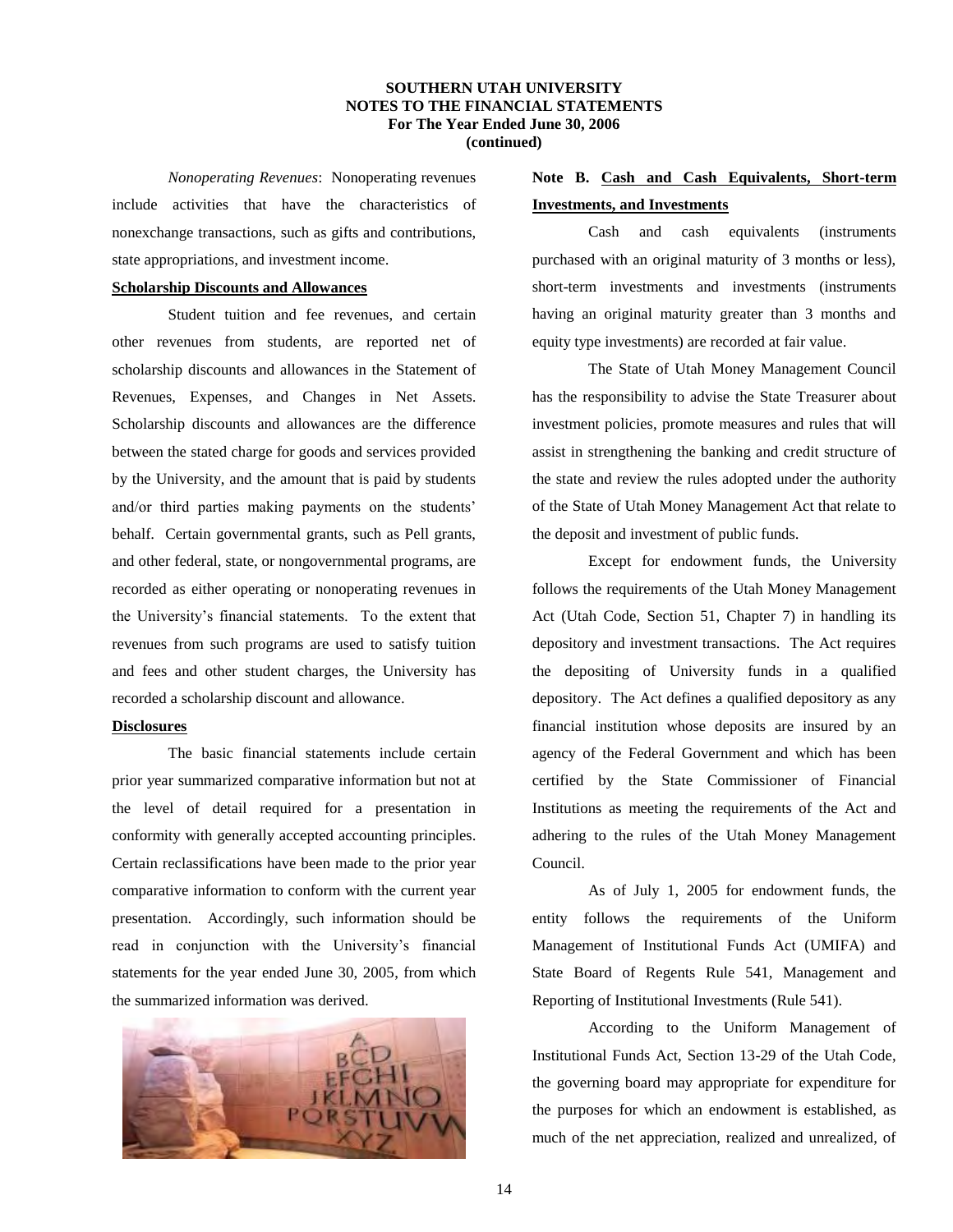the fair value of the assets of an endowment over the historic dollar value as is prudent under the facts and circumstances prevailing at the time of the action or decision.

 The endowment income spending policy at June 30, 2006 is 3.5% of the 12-quarter moving average of the fair value of the endowment pool. The spending policy is reviewed periodically and any necessary changes are made.

 The amount of net appreciation on investments of donor-restricted endowments available for authorization for expenditure at June 30, 2006 was approximately \$1,876,000. The net appreciation is a component of restricted, expendable net assets.

 **Deposits** *– Custodial Credit Risk* – Custodial credit risk is the risk that, in the event of a bank failure, the University's deposits may not be returned to it. The University does not have a formal deposit policy for custodial credit risk. As of June 30, 2006, \$286,734 of the University's bank balances of \$486,734 was uninsured and uncollateralized.

 **Investments** – The Money Management Act defines the types of securities authorized as appropriate investments for the University's non-endowment funds and the conditions for making investment transactions. Investment transactions may be conducted only through qualified depositories, certified dealers, or directly with issuers of the investment securities.

 These statues authorize the University to invest in negotiable or nonnegotiable deposits of qualified depositories and permitted negotiable depositories; repurchase and reverse repurchase agreements; commercial paper that is classified as "first tier" by two nationally recognized statistical rating organizations, one of which must be Moody's Investors Services or Standard & Poor's; bankers' acceptances; obligations of the United State Treasury including bills, notes, and bonds; bonds, notes and other evidence of indebtedness of political subdivisions of the State; fixed rate corporate obligations and variable rate securities rated "A" or higher, or the equivalent of "A" or higher, by two nationally recognized statistical rating organizations; shares or certificates in a money market mutual fund as defined in the Money Management Act; and the Utah State Public Treasurer's Investment Fund.

 The UMIFA and Rule 541 allow the University to invest endowment funds (including gifts, devises, or bequests of property of any kind from any source) in any of the above investments or any of the following subject to satisfying certain criteria: professionally managed pooled or commingled investment funds registered with the Securities and Exchange

 Commission or the Comptroller of the Currency (e.g., mutual funds); professionally managed pooled or commingled investment funds created under 501(f) of the Internal Revenue Code which satisfy the conditions for exemption from registration under Section 3(c) of the Investment Company Act of 1940; any investment made in accordance with the donor's directions in a written instrument; and any alternative investment funds that derive returns primarily from high yield and distressed debt (hedged or non-hedged), private capital (including venture capital, private equity, both domestic and international), natural resources, and private real estate assets or absolute return and long/short hedge funds.

The Utah State Treasurer's Office operates the Public Treasurer's Investment Fund (PTIF). The PTIF is available for investment of funds administered by any Utah public treasurer.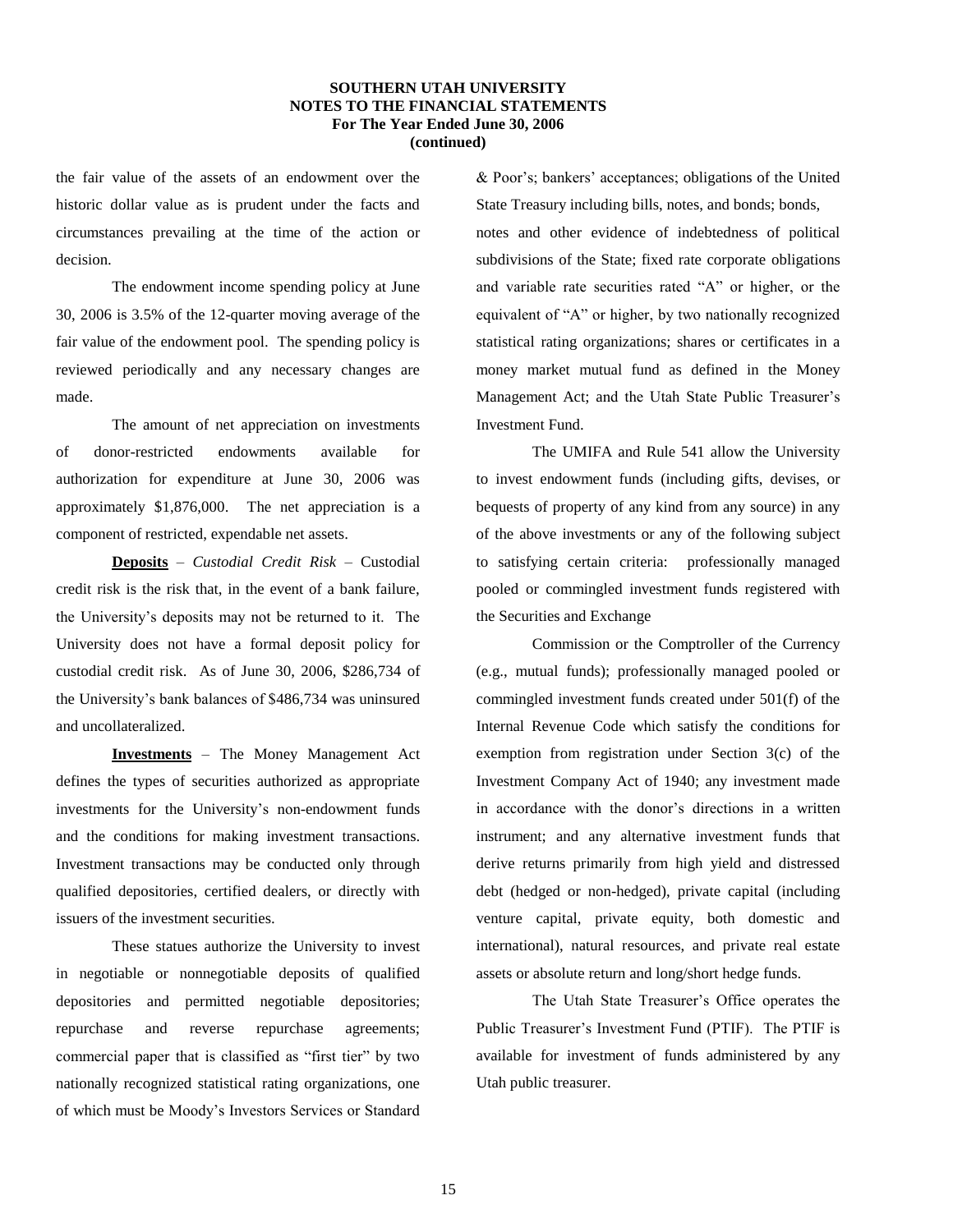The PTIF is not registered with the SEC as an investment company. The PTIF is authorized and regulated by the Money Management Act, Section 51-7, Utah Code Annotated, 1953, as amended. The Act established the Money Management Council which oversees the activities of the State Treasurer and the PTIF and details the types of authorized investments. Deposits in the PTIF are not insured or otherwise guaranteed by the State of Utah, and participants share proportionally in any realized gains or losses on investments.

 The PTIF operates and reports to participants on an amortized cost basis. The income, gains, and losses, net of administration fees, of the PTIF are allocated based upon the participant's average daily balance. The fair value of the PTIF investment pool is approximately equal to the value of the pool shares.



|                                |               |                |    | Investment Maturities (in Years) |          |                   |
|--------------------------------|---------------|----------------|----|----------------------------------|----------|-------------------|
| Investment Type                | Fair<br>Value | Less<br>than 1 |    | $1-5$                            | $6 - 10$ | More<br>than $10$ |
|                                |               |                |    |                                  |          |                   |
| <b>State of Utah Public</b>    |               |                |    |                                  |          |                   |
| Treasurer's Investment Fund    | \$21,149,011  | \$21,149,011   | S  |                                  | \$       | \$                |
| <b>Bond Mutual Fund</b>        | \$<br>197.457 |                | \$ | 197.457                          |          |                   |
| <b>Utah Housing Securities</b> | 767.547       |                |    |                                  | 767.547  |                   |
| U.S. Government Securities     | 7,513,461     | 7,019,511      |    | 493,950                          |          |                   |
|                                | 29,627,476    | \$28,168,522   |    | 691.407                          | 767.547  | \$                |
| Other Investments              |               |                |    |                                  |          |                   |
| <b>Equity Securities</b>       | 163.899       |                |    |                                  |          |                   |
| <b>Equity Mutual Funds</b>     | 4,257,517     |                |    |                                  |          |                   |
| <b>Total Investments</b>       | \$34,048,892  |                |    |                                  |          |                   |

As of June 30, 2006, the University had the following investments and maturities:

 *Interest Rate Risk* – Interest rate risk is the risk that changes in interest rates will adversely affect the fair value of an investment. The University's policy for managing its exposure to fair value loss arising from increasing interest rates is to comply with the State's Money Management Act or UMIFA and Rule 541, as applicable. For non-endowment funds, Section 51-7-11 of the Act requires that the remaining term to maturity of investments may not exceed the period of availability of the funds to be invested. The Act further limits the remaining term to maturity on all investments in

commercial paper, bankers' acceptances, fixed rate negotiable deposits, and fixed rate corporate obligations to 270-365 days or less. In addition, variable rate negotiable deposits and variable rate securities may not have a remaining term to final maturity exceeding 2 years. For endowment funds, Rule 541 is more general, requiring only that investments be made as a prudent investor would, by considering the purposes, terms, distribution requirements and other circumstances of the endowments and by exercising reasonable care, skill, and caution.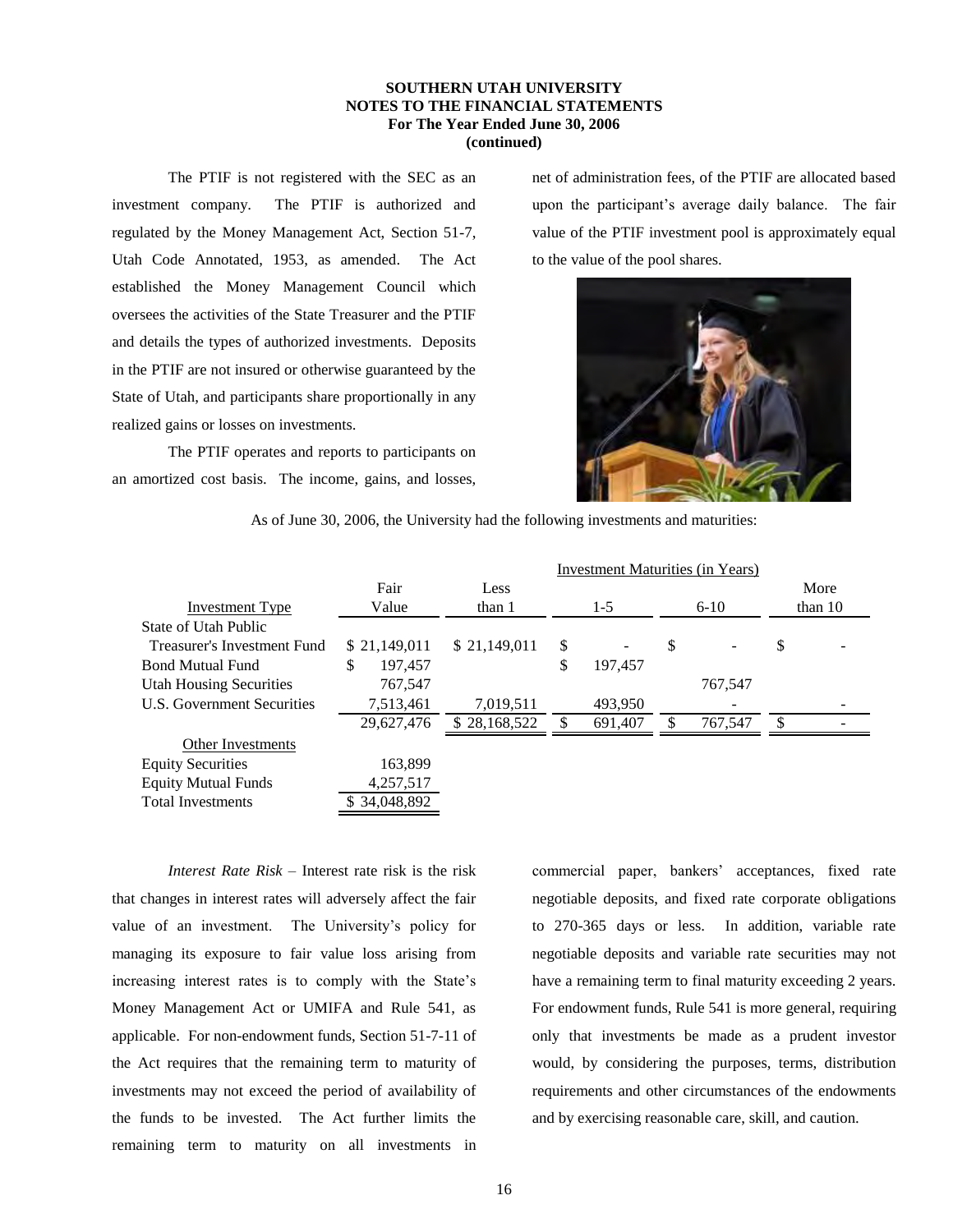*Credit Risk* – Credit risk is the risk that an issuer or other counterparty to an investment will not fulfill its obligations. The University's policy for reducing its exposure to credit risk is to comply with the State's Money Management Act as previously discussed.

|                                    | Fair         |  |                          |    | <b>Ouality Ratings</b> |   |              |
|------------------------------------|--------------|--|--------------------------|----|------------------------|---|--------------|
| Investment Type                    | Value        |  | AAA                      |    | AA                     | А | Unrated      |
| <b>State of Utah Public</b>        |              |  |                          |    |                        |   |              |
| <b>Treasurer's Investment Fund</b> | \$21,149,011 |  | $\overline{\phantom{m}}$ | S  | -                      | - | \$21,149,011 |
| <b>Bond Mutual Fund</b>            | 197.457      |  |                          |    |                        |   | 197.457      |
| <b>Utah Housing Securities</b>     | 767.547      |  | 767,547                  |    |                        |   |              |
| U.S. Government Securities         | 7,513,461    |  | 7,513,461                |    |                        | - |              |
| Total                              | \$29,627,476 |  | 8.281.008                | \$ |                        |   | \$21,346,468 |

#### At June 30, 2006, the University had the following investments and quality ratings:



 *Concentration of Credit Risk* – Concentration of credit risk is the risk of loss attributed to the magnitude of a government's investment in a single issuer. The University's policy for reducing this risk of loss is to comply with the Rules of the Money Management Council or the UMIFA and Rule 541, as applicable. Rule 17 of the Money Management Council limits non-endowment fund investments in a single issuer of commercial paper and corporate obligations to 5-10% depending upon the total dollar amount held in the portfolio. For endowment funds, Rule 541 requires that a minimum of 25% of the equity portfolio must be invested in companies with an average market capitalization of at least \$10 billion; also a

minimum of 25% of the overall endowment portfolio should be invested in investment grade fixed income securities as defined by Moody's Investors Service or Standard and Poor's. The overall endowment portfolio cannot consist of more than 75% equity investments. Rule 541 also limits investments to no more than 3% in any one sector fund that is concentrated within one sector of the U.S. market and no more than 5% in equity or fixed income funds of developing markets. It also limits investments in alternative investment funds, as allowed by Rule 541, to between 0% and 30% based on the size of the University's endowment fund.

 *Custodial Credit Risk* – For an investment, custodial credit risk is the risk that, in the event of the failure of the counterparty, the University will not be able to recover the value of its investments or collateral securities that are in the possession of an outside party. The University does not have a formal policy for custodial credit risk. As of June 30, 2006, the University had \$7,781,487 in Utah Housing Securities and U.S. Government Securities which were held by the investment's counterparty.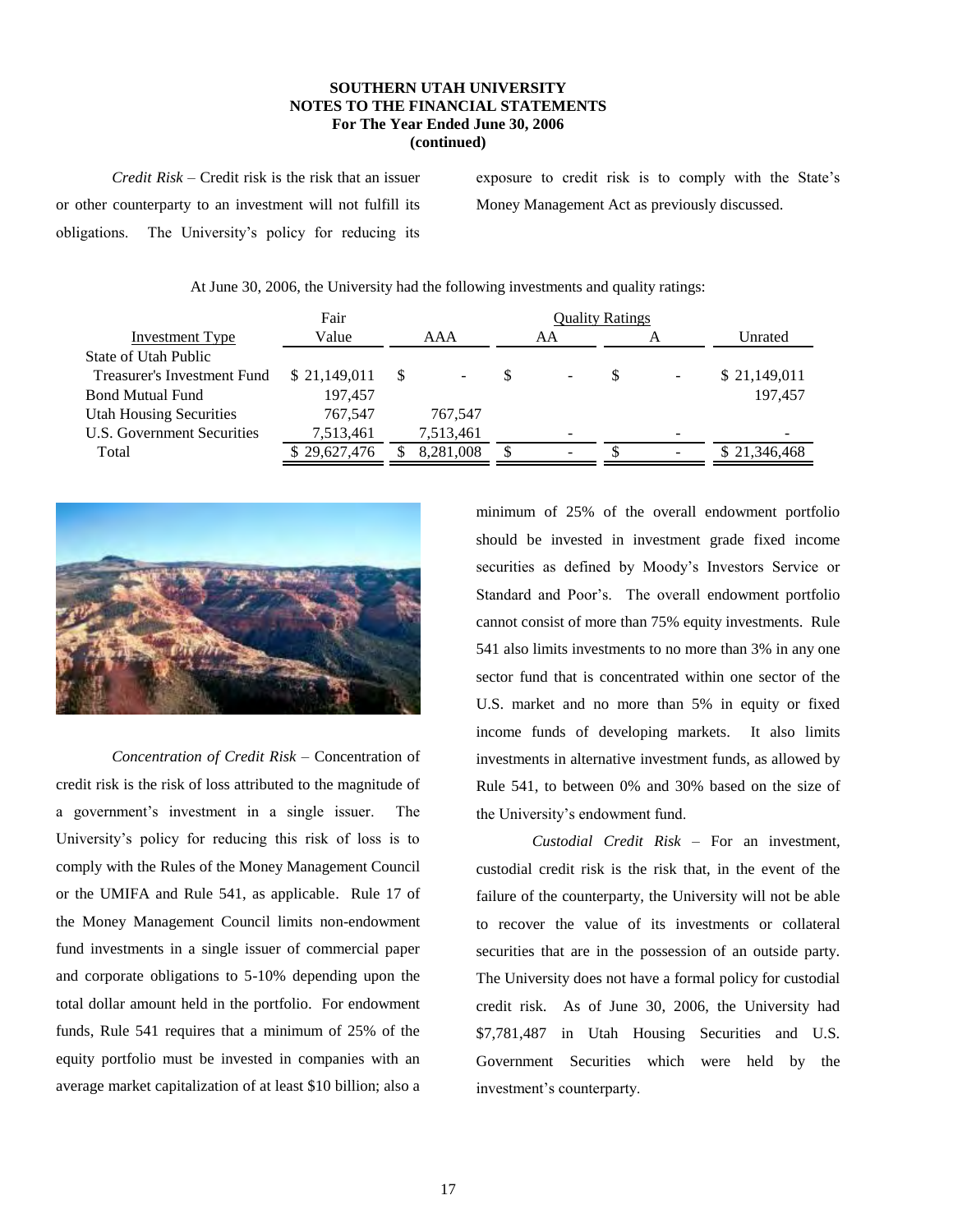#### **Note C. Accounts, Interest, Pledges and Notes Receivable**

Accounts, Interest, Pledges and Notes Receivable consisted of the following at June 30, 2006:

|                                                  |               | Current        |               |
|--------------------------------------------------|---------------|----------------|---------------|
|                                                  |               | <b>Balance</b> | Portion       |
| <b>Student Tuition and Fees</b>                  | <sup>\$</sup> | 524,130        | \$<br>524,130 |
| Federal, State, and Private Grants and Contracts |               | 405,600        | 405,600       |
| <b>Auxiliary Service Charges</b>                 |               | 278,902        | 278,902       |
| Continuing & Professional Studies Fees           |               | 235,812        | 235,812       |
| Utah Shakespearean Festival Ticket Sales         |               | 391,497        | 391,497       |
| Interest and Dividends Receivable                |               | 145,287        | 145,287       |
| Contributions and Gifts (Pledges)                |               | 4,567,811      | 3,181,494     |
| Note Receivable                                  |               | 57,301         | 12.261        |
| <b>Other Operating</b>                           |               | 189,924        | 189,924       |
| Total                                            |               | 6,796,264      | 5,364,907     |

 Notes Receivable at June 30 consisted of a five-year, 10% note receivable from Iverson Homes, LC*,* with monthly payments of \$1,453 beginning July 23, 2005 through June 23, 2010.

#### **Note D. Loans Receivable**

 Student loans made through the Federal Perkins Loan Program (the Program) comprise substantially all of the loans receivable at June 30. The Program provides for cancellation of a loan at rates of 10% to 30% per year up to a maximum of 100% if the participant complies with certain provisions. The federal government reimburses the University for amounts cancelled under these provisions.

 As the University determines that loans are uncollectible and not eligible for reimbursement by the federal government, the loans are written off and assigned to the U.S. Department of Education. The University has provided an allowance for uncollectible loans, which in management's opinion, is sufficient to absorb loans that will ultimately be written off. At June 30, 2006 the allowance for uncollectible loans was \$112,200.

#### **Note E. Inventories**

 Inventories at June 30 consisted of a gifted collection of *Westward America,* Deluxe and Collector Editions held for resale in the amount of \$20,613, as well

as, Bookstore and Food Service inventories in the amounts of \$1,200,412 and \$87,688 respectively.

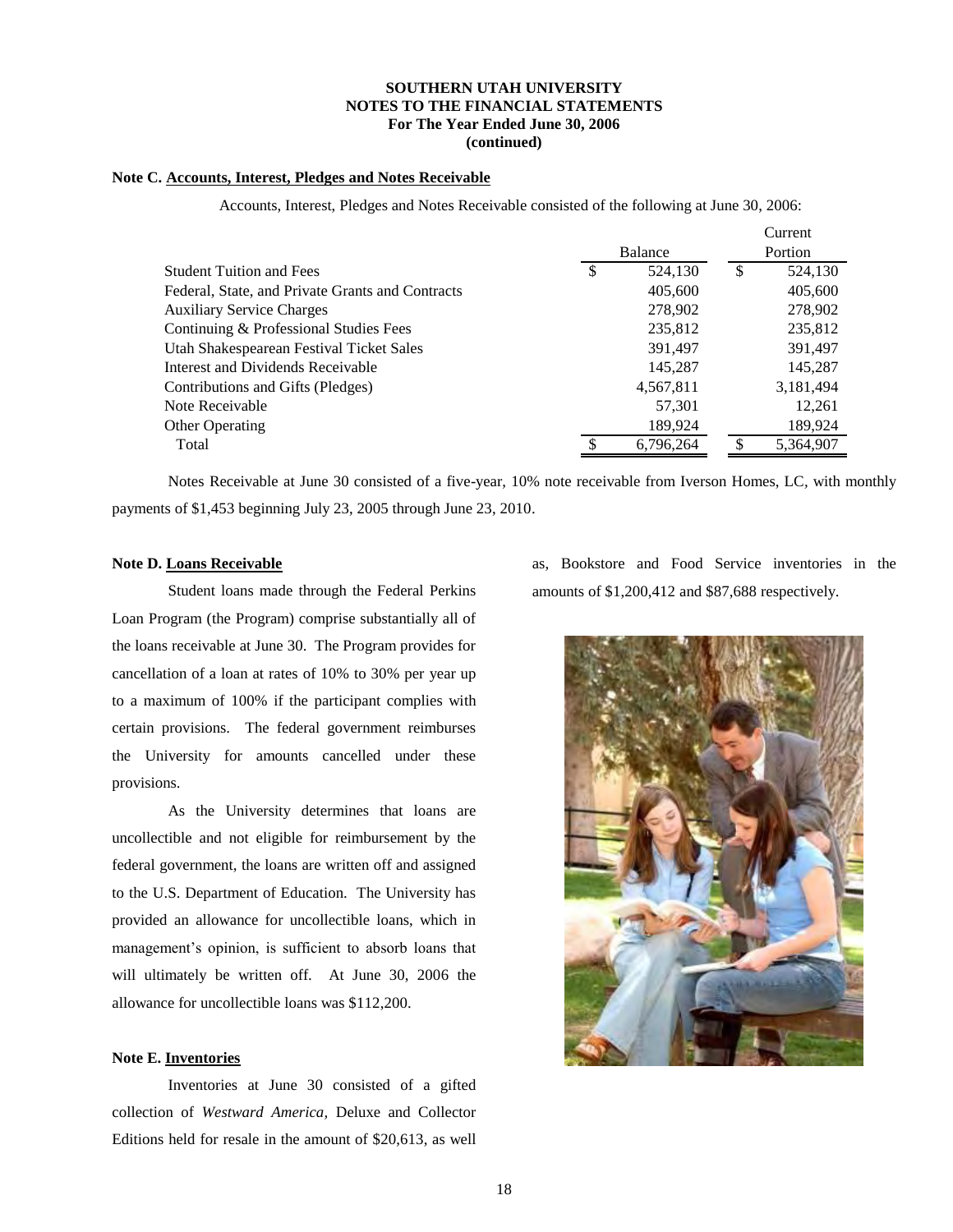#### **Note F. Prepaid Expenses and Deferred Revenues**

 Prepaid expenses are those disbursements for goods or services applicable to the subsequent fiscal year when they will be recorded as expenses. Deferred revenues are receipts of funds that are applicable to the subsequent fiscal year when they become earned and recorded as revenues.

Prepaid Expenses and Deferred Revenues at June 30, 2006, consist of the following:

|                                 | Prepaid         | Deferred |           |  |  |
|---------------------------------|-----------------|----------|-----------|--|--|
|                                 | <b>Expenses</b> |          | Revenues  |  |  |
| Utah Shakespearean Festival     | 2,982,836       |          | 2,671,231 |  |  |
| <b>Student Tuition and Fees</b> |                 |          | 876,362   |  |  |
| <b>Grants and Contracts</b>     |                 |          | 255,876   |  |  |
| Miscellaneous                   | 94.441          |          | 71,261    |  |  |
| Total                           | 3,077,277       |          | 3,874,730 |  |  |

#### **Note G. Capital Assets**

Capital assets are stated at cost at the date of acquisition or fair value at the date of donation in the case of gifts.

Capital assets at June 30, consists of the following:

|                                 | <b>Balance</b>   |                   |    |               |    | <b>Balance</b> |
|---------------------------------|------------------|-------------------|----|---------------|----|----------------|
|                                 | June 30, 2005    | Additions         |    | Retirements   |    | June 30, 2006  |
| Land                            | 7,961,332        | \$                | \$ |               |    | 7,961,332      |
| Land Imp/Infrastructure         | 6,016,090        | 108,792           |    |               |    | 6,124,882      |
| <b>Buildings</b>                | 120,361,772      |                   |    |               |    | 120,361,772    |
| Equipment                       | 10,368,556       | 833,480           |    | (2,059,808)   |    | 9,142,228      |
| <b>Art Work/Collections</b>     | 836,427          | 3,000             |    | (100,000)     |    | 739,427        |
| <b>Library Collections</b>      | 5,477,596        | 472,414           |    | (331, 047)    |    | 5,618,963      |
| <b>Construction in Progress</b> | 803,815          | 531,552           |    |               |    | 1,335,367      |
| Total                           | 151,825,588      | 1,949,238         |    | (2,490,855)   |    | 151,283,971    |
| Less: Accumulated Depreciation  |                  |                   |    |               |    |                |
| Land Imp/Infrastructure         | 4,216,094        | 207,156           |    | (500)         |    | 4,422,750      |
| <b>Buildings</b>                | 37, 211, 514     | 2,956,781         |    |               |    | 40,168,295     |
| Equipment                       | 7,948,692        | 780,874           |    | (1,990,793)   |    | 6,738,773      |
| <b>Art Work/Collections</b>     | 427,869          | 26,256            |    | (21,650)      |    | 432,475        |
| <b>Library Collections</b>      | 2,873,359        | 188,558           |    | (241, 785)    |    | 2,820,132      |
| Total                           | 52,677,528       | 4,159,625         |    | (2, 254, 728) |    | 54,582,425     |
| Capital Assets, net             | \$<br>99,148,060 | \$<br>(2,210,387) | \$ | (236, 127)    | \$ | 96,701,546     |

Construction in progress at June 30, 2006 of \$1,335,367 relates to the construction of the following project, funded by a state grant and private gifts:

|                                   | Estimated |            | Construction | Percent   |
|-----------------------------------|-----------|------------|--------------|-----------|
| Project                           | Costs     |            | in Progress  | Completed |
| Utah Shakespeare Festival Centre  |           | 78,000,000 | 961,482      | 1%        |
| Old Main Renovation               |           | 5,000,000  | 289,008      | 6%        |
| <b>Teacher Education Building</b> |           | 12,500,000 | 84.877       | 1%        |
| Total                             |           | 95,500,000 | 1,335,367    |           |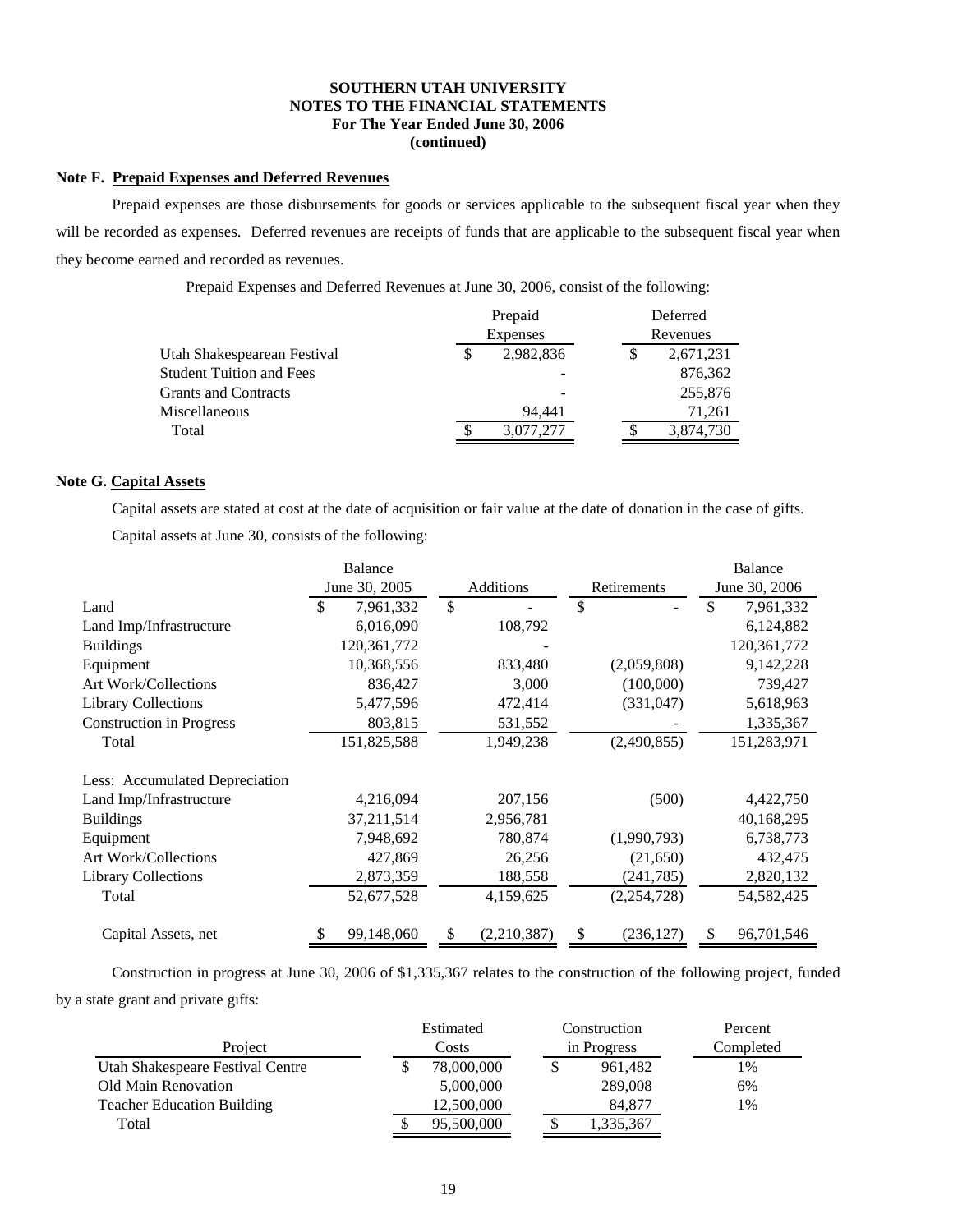#### **Note H. Accounts and Interest Payable**

Accounts and Interest Payable consisted of the following at June 30, 200

|           | Balance   |  |  |  |
|-----------|-----------|--|--|--|
| Vendors   | 888,633   |  |  |  |
| Sales Tax | 19,637    |  |  |  |
| Other     | 66,357    |  |  |  |
| Interest  | 106,951   |  |  |  |
| Total     | 1,081,578 |  |  |  |

#### **Note I. Long-Term Liabilities**

Activity for the year ended June 30, 2006 was as follows:

|                                     | <b>Balance</b> |    |           |    |            | <b>Balance</b> |    |           |  |
|-------------------------------------|----------------|----|-----------|----|------------|----------------|----|-----------|--|
|                                     | June 30,       |    |           |    |            | June 30,       |    | Current   |  |
|                                     | 2005           |    | Additions |    | Reductions | 2006           |    | Portion   |  |
| Bonds, Notes, and Contracts Payable |                |    |           |    |            |                |    |           |  |
| <b>Bonds Payable</b>                | \$14,630,000   | \$ | 975,000   | \$ | 1,661,290  | \$13,943,710   | \$ | 619,040   |  |
| <b>Unamortized Bond Premium</b>     | 247.102        |    |           |    | 18,000     | 229,102        |    | 17,650    |  |
| Notes Payable                       | 183,890        |    |           |    | 51,578     | 132,312        |    | 51,578    |  |
| Contracts/Leases Payable            | 130,565        |    |           |    | 72,085     | 58,480         |    | 42,977    |  |
| <b>Remainder Annuity Trusts</b>     | 666,603        |    |           |    | 25,949     | 640,654        |    | 61,014    |  |
| Total                               | 15,858,160     |    | 975,000   |    | 1,828,902  | 15,004,258     |    | 792,259   |  |
| <b>Other Liabilities</b>            |                |    |           |    |            |                |    |           |  |
| <b>Compensated Absences</b>         | 1,059,880      |    | 1,010,741 |    | 974,740    | 1,095,881      |    | 1,019,940 |  |
| <b>Termination Benefits</b>         | 1,497,926      |    | 415,368   |    | 650,382    | 1,262,912      |    | 592,073   |  |
| Total                               | 2,557,806      |    | 1,426,109 |    | 1,625,122  | 2,358,793      |    | 1,612,013 |  |
| <b>Total Long-Term Liabilities</b>  | \$18,415,966   | S. | 2,401,109 | S  | 3,454,024  | \$17,363,051   |    | 2,404,272 |  |

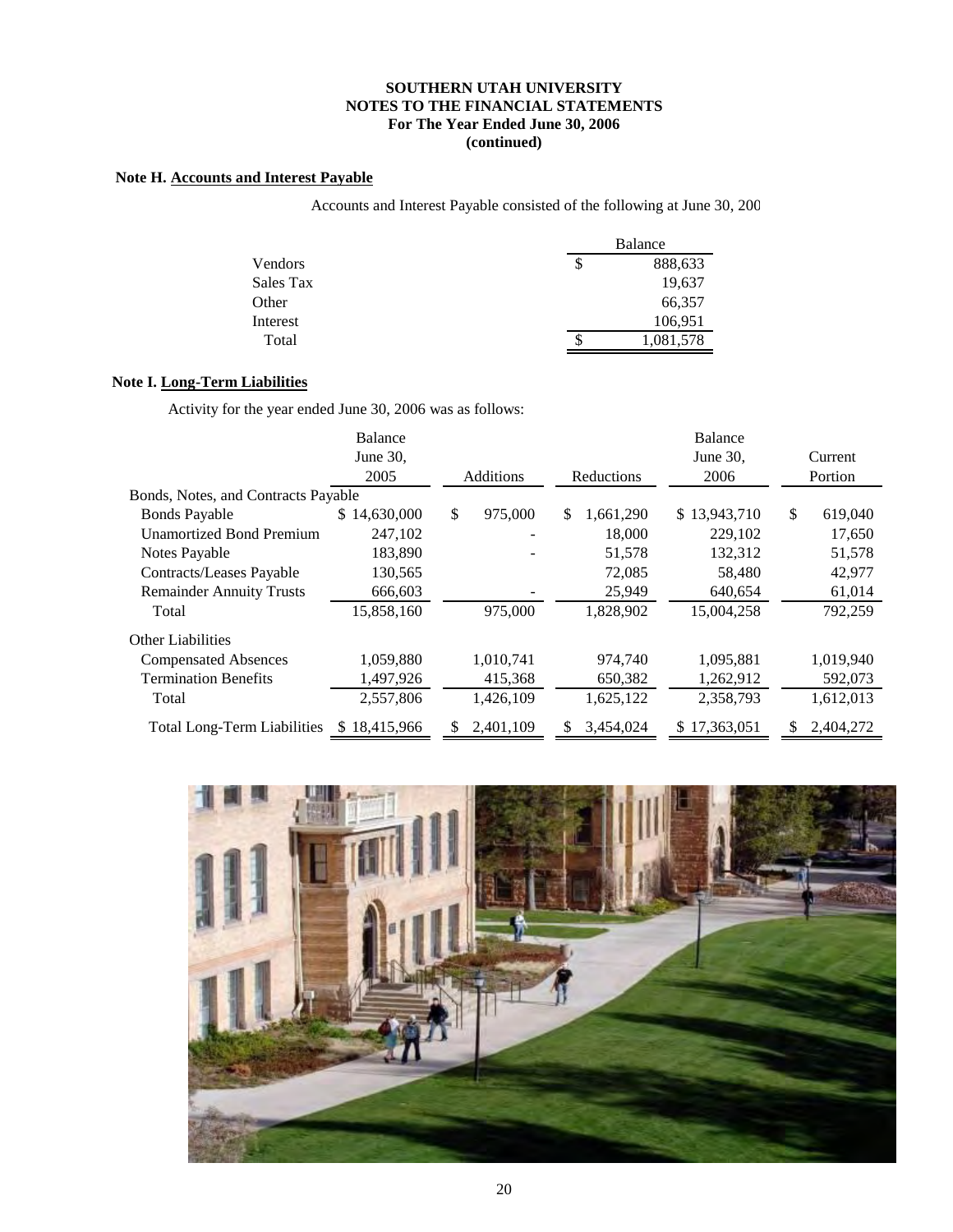#### **Note J. Bonds, Notes and Contracts Payable**

Revenue bonds payable consisted of the following at June 30, 2006:

|                                       | Date<br>of<br>Issue | Interest<br>Rate | Original<br>Amount<br>of Issue | Retired<br>or Paid<br>2005-2006 | <b>Balance</b><br>June 30,<br>2006 |
|---------------------------------------|---------------------|------------------|--------------------------------|---------------------------------|------------------------------------|
| <b>Bonds Payable:</b>                 |                     |                  |                                |                                 |                                    |
| Pavilion/Stadium, Series 1995A        | 6/1/1995            | 4.600-6.500%     | 900,000                        | 630,000                         |                                    |
| Pavilion/Stadium, Series 1996A        | 6/1/1997            | 4.850-6.300%     | 570,000                        | 415,000                         |                                    |
| <b>Auxiliary System, Series 2002A</b> | 1/22/2002           | 3.000-5.250%     | 4.540,000                      | 85,000                          | 4,265,000                          |
| Auxiliary System, Series 2003         | 2/27/2003           | 2.000-5.250%     | 10,060,000                     | 425,000                         | 8,810,000                          |
| Pavilion/Stadium, Series 2005         | 12/1/2005           | 3.900%           | 975,000                        | 106.290                         | 868,710                            |
| <b>Total Bonds Payable</b>            |                     |                  | \$17,045,000                   | \$<br>1.661.290                 | \$13,943,710                       |

The scheduled maturities of the revenue bonds are as follows:

|                                 |               |    |           |          | 1 otal       |
|---------------------------------|---------------|----|-----------|----------|--------------|
| Year                            | Principal     |    | Interest  | Payments |              |
| 2007                            | \$<br>619,040 | S. | 658,650   | \$       | 1,277,690    |
| 2008                            | 653,402       |    | 635,912   |          | 1,289,314    |
| 2009                            | 677,620       |    | 610,817   |          | 1,288,437    |
| 2010                            | 701,677       |    | 583,195   |          | 1,284,872    |
| 2011                            | 740,698       |    | 550,559   |          | 1,291,257    |
| 2012-2016                       | 3,911,273     |    | 2,221,902 |          | 6,133,175    |
| 2017-2021                       | 4,505,000     |    | 1,243,424 |          | 5,748,424    |
| 2022-2023                       | 2,135,000     |    | 177,650   |          | 2,312,650    |
| <b>Total Bonds Outstanding</b>  | 13,943,710    |    | 6,682,109 |          | 20,625,819   |
| <b>Unamortized Bond Premium</b> | 247,102       |    | 18,000    |          | 229,102      |
| <b>Total Bonds Payable</b>      | 14,190,812    | S  | 6,700,108 |          | \$20,854,921 |
|                                 |               |    |           |          |              |

 Principal and interest on these revenue bonds are collateralized by a first lien on and pledge of either (1) Student Center Building Fees, net revenues derived from the operation of the Auxiliary Enterprise System and investment income of the bond security reserve funds or (2) Stadium Facilities Student Building Fees and investment income on the bond security reserve funds. The University is required to maintain certain debt service reserves aggregating \$454,000.

**Defeased Revenue Bonds** - In prior years, the University defeased certain revenue bonds by placing the proceeds of new bonds and various bond revenues in irrevocable trusts to provide for all future debt service payments on the old bonds. Accordingly, the trust account assets and the liability for the defeased bonds are not included in the University's financial statements. The total principal amount of the defeased bonds held in irrevocable trusts at June 30, 2006, is \$324,000.

 $T_{\text{max}}$ 

**Early Retirement of Bonds** – On September 28, 2005 the University completely retired the Pavilion/Stadium Facilities Expansion Student Building Fee Revenue Bonds, Series 1995A and 1996A in the amount of \$1,045,000 with an average interest rates of 6.3 and 6.5 percent and a final maturity dates of June 1, 2015 and 2016, respectively. The source of the advance payment of these bonds was proceeds from Pavilion/Stadium Facilities Expansion Student Building Fee Refunding Revenue Bonds, Series 2005.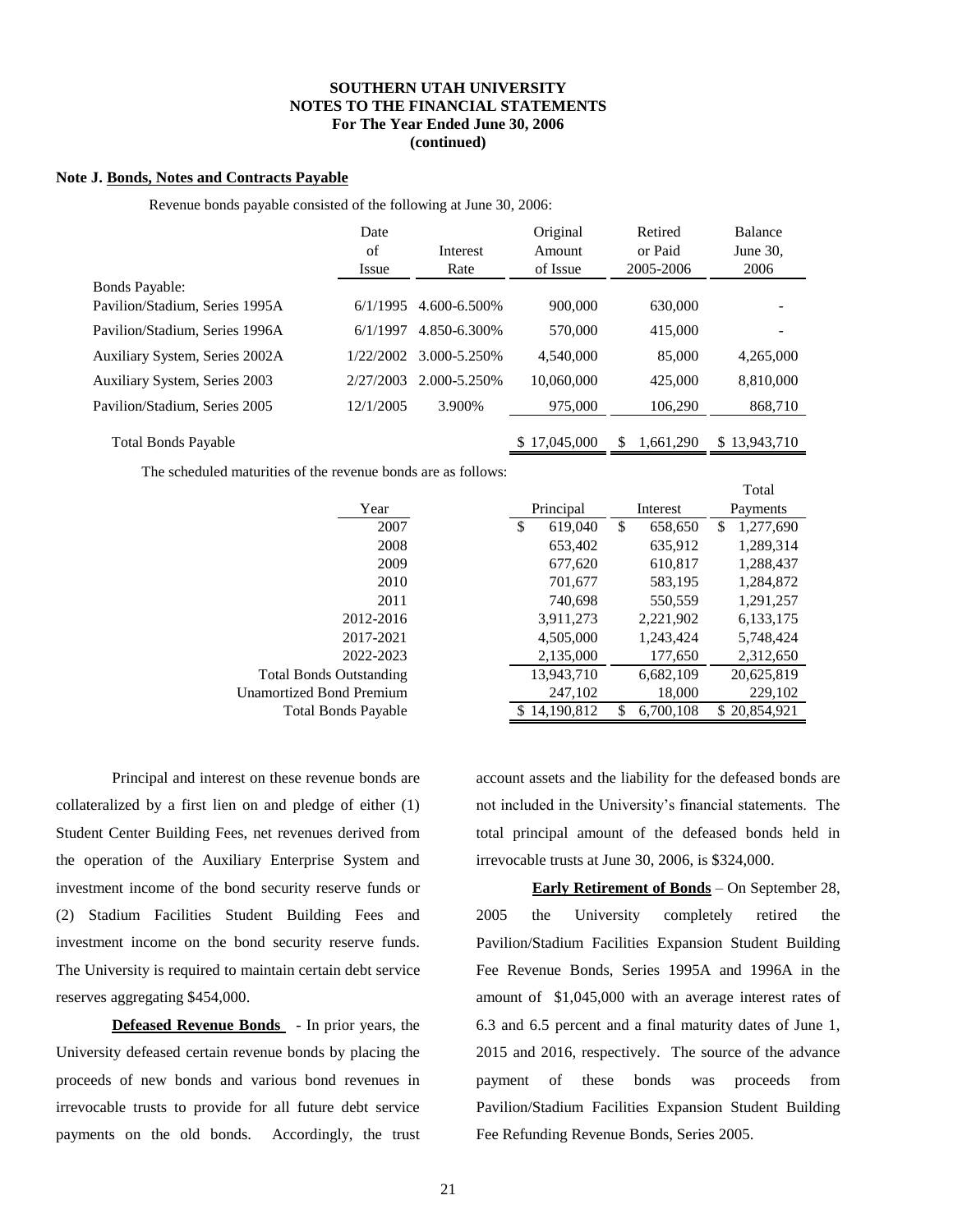The University undertook this refunding in order to reduce its total debt service payments currently and over the next ten years by \$340,818 and to obtain an economic gain (net present value savings) of \$90,000.

 **Notes Payable** – Notes Payable include a State of Utah Energy Services, interest-free, unsecured note with equal semi-annual installments of \$11,125 due December and June continuing through June 2008 and an interest-free Driggs Trust note with equal annual installments of \$29,328 due each December through 2008 with conversion of unpaid installments to a gift should the donor's death occur prior to the final payment.

Notes payable consisted of the following at June 30, 2006:

|                              | Date<br>of<br>Issue | Interest<br>Rate | Original<br>Amount<br>of Issue | Retired<br>or Paid<br>2005-2006 | Balance<br>June 30,<br>2006 |
|------------------------------|---------------------|------------------|--------------------------------|---------------------------------|-----------------------------|
| Notes Payable:               |                     |                  |                                |                                 |                             |
| <b>Jones Theatre Energy</b>  | 7/1/2000            | $0.000\%$        | 178,000                        | 22,250                          | 44,500                      |
| <b>Margaret Driggs Trust</b> | 5/15/2004           | $0.000\%$        | 117,140                        | 29.328                          | 87,812                      |
| <b>Total Notes Payable</b>   |                     |                  | 295,140                        | 51,578                          | 132,312                     |

The scheduled maturities of the notes payable are as follows:

|       |           |   |          | Total    |
|-------|-----------|---|----------|----------|
| Year  | Principal |   | Interest | Payments |
| 2007  | 51,578    |   |          | 51,578   |
| 2008  | 51,578    |   |          | 51,578   |
| 2009  | 29,156    |   |          | 29,156   |
| Total | 132,312   | S |          | 132.312  |

 **Contracts Payable** - Contracts payable are due in equal installments, including principal and interest, until the last payment comes due in February 2009 and are secured by equipment costing \$288,959.

 Future minimum lease payments for all contracts and capital leases payable as of June 30, 2006 are as follows:

|       |           |             |          |   | Total    |
|-------|-----------|-------------|----------|---|----------|
| Year  | Principal |             | Interest |   | Payments |
| 2007  | 42,977    |             | 3,330    |   | 46,307   |
| 2008  |           | 10,578      | 792      |   | 11,370   |
| 2009  |           | 4.926       | 119      |   | 5.044    |
| Total |           | 58,480<br>S | 242      | S | 52.722   |

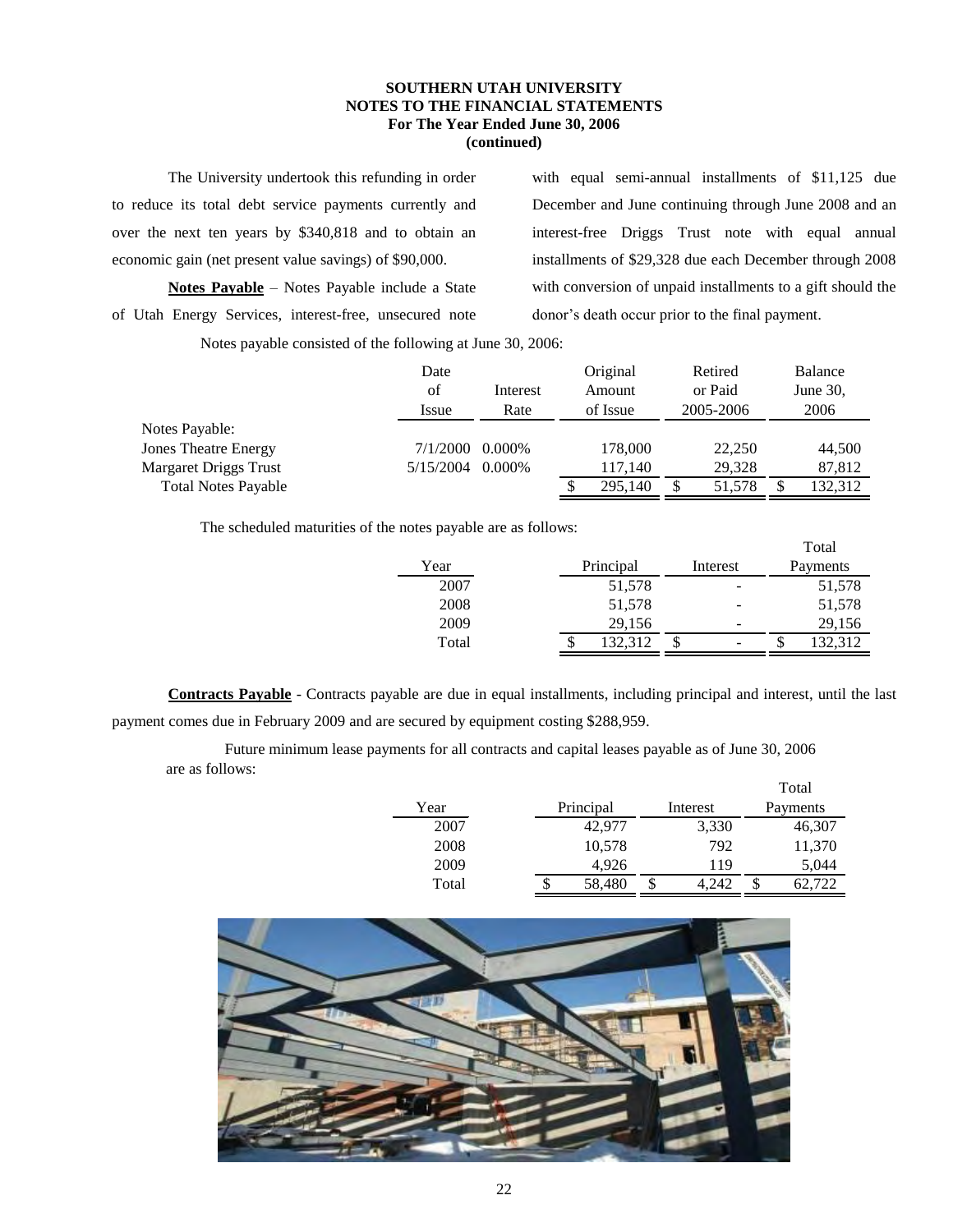**Remainder Annuity and Unitrusts Payable** - Remainder Annuity and Unitrust payable are due in monthly or annual installments for the lifetime of the donors or through the end of the agreement.

Annuities payable consisted of the following at June 30, 2006:

|                                             | Present Value    |         |     |            |   |         |  |  |
|---------------------------------------------|------------------|---------|-----|------------|---|---------|--|--|
|                                             | Date<br>Interest |         |     | of Annuity |   | Current |  |  |
|                                             | Created          | Rate    |     | Payable    |   | Portion |  |  |
| <b>Charitable Remainder Annuity Trusts:</b> |                  |         |     |            |   |         |  |  |
| A M & M M Jones                             | 1/12/2001        | 5.000\% | S   | 134,658    | S | 41,113  |  |  |
| J & C Wadsworth                             | 9/25/2001        | 6.200%  |     | 398,753    |   | 15,279  |  |  |
| Unitrust:                                   |                  |         |     |            |   |         |  |  |
| Rodney A Brown                              | 7/12/2000        | 7.500\% |     | 107,243    |   | 4,622   |  |  |
| <b>Total Annuities Payable</b>              |                  |         | \$. | 640.654    | S | 61.014  |  |  |

The estimates of future annuities payable are as follows:

| Year      |    | Principal | Interest      |    | Payments |
|-----------|----|-----------|---------------|----|----------|
| 2007      | \$ | 61,014    | 39,393        | \$ | 100,407  |
| 2008      |    | 64,369    | 36,061        |    | 100,430  |
| 2009      |    | 67,912    | 32,542        |    | 100,454  |
| 2010      |    | 29,110    | 28,825        |    | 57,935   |
| 2011      |    | 25,634    | 27,025        |    | 52,659   |
| 2012-2016 |    | 155,679   | 108,035       |    | 263,714  |
| 2017-2021 |    | 199,291   | 50,313        |    | 249,604  |
| 2022      |    | 37,645    | 2,357         |    | 40,002   |
| Total     | £. | 640,654   | \$<br>324,551 | \$ | 965,205  |
|           |    |           |               |    |          |

#### **Note K. Auxiliary System Bond Revenue Fund**

 The following schedule reflects the pledged receipts and disbursements of the Bond Revenue Fund of the Auxiliary System and the Stadium Bond System for the year ended June 30, 2006:

| <b>Pledged Receipts:</b>                       |                 |                 |
|------------------------------------------------|-----------------|-----------------|
| <b>Student Center Building Fees</b>            |                 | \$<br>201.323   |
| Investment Income on Reserve Funds             |                 | 27,961          |
| <b>Auxiliary Operating Revenues</b>            | \$<br>8,413,835 |                 |
| Auxiliary Operating & Maintenance Expenses     | (6, 553, 677)   |                 |
| <b>Auxiliary Net Operating Receipts</b>        |                 | 1,860,158       |
| <b>Total Pledged Net Receipts</b>              |                 | 2,089,442       |
| Disbursements:                                 |                 |                 |
| Transfers to:                                  |                 |                 |
| Debt Service                                   |                 | \$<br>1,280,565 |
| Renewal & Replacement Reserves                 |                 | 409,814         |
| <b>Other Lawful Purposes</b>                   |                 | 399,063         |
| <b>Total Disbursements of Pledged Receipts</b> |                 | 2,089,442       |
|                                                |                 |                 |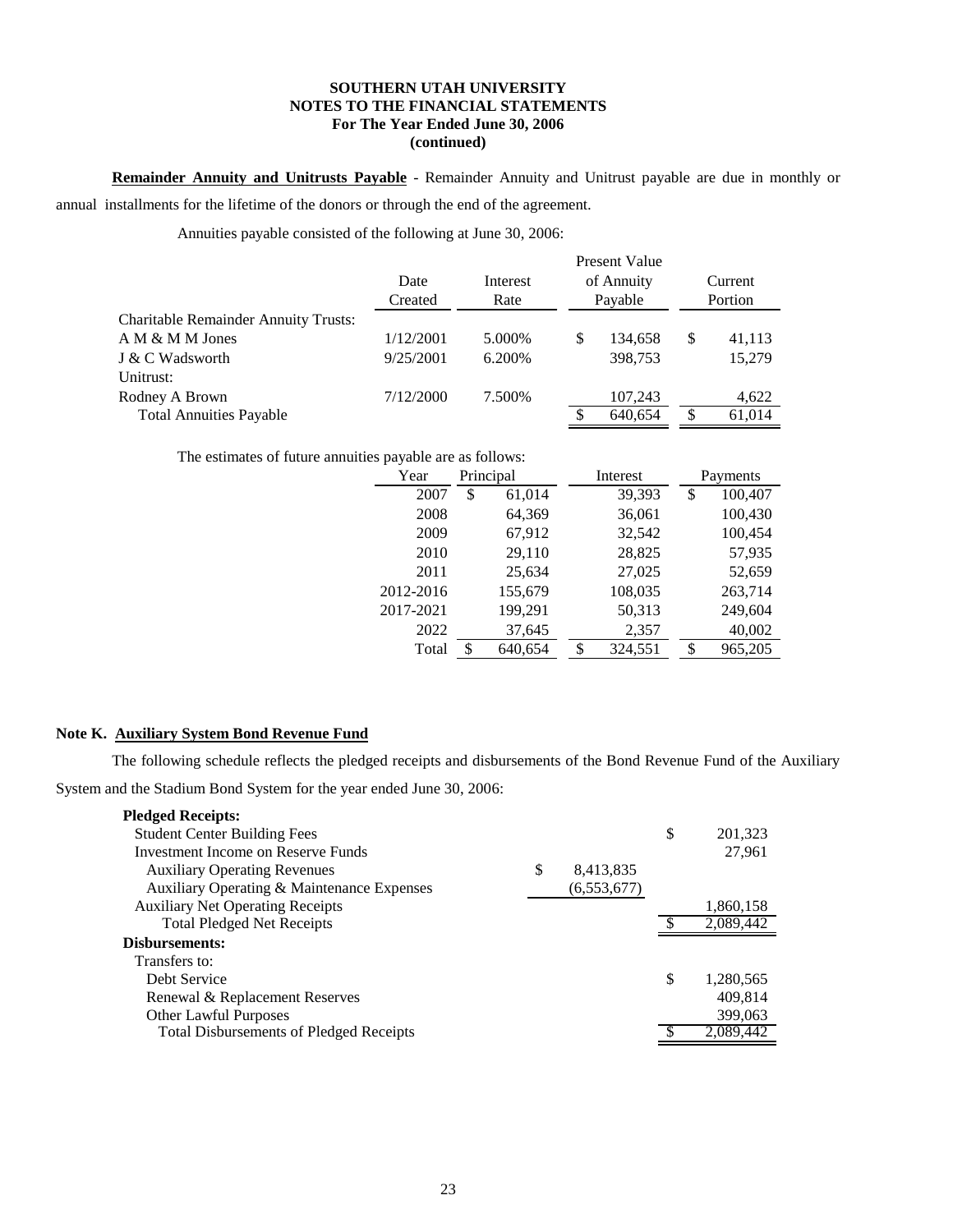#### **Note L. Retirement Plans**

 As required by state law, the University participates in two retirement plans covering substantially all of its regular employees. Faculty and administrative employees participate in the Teachers Insurance and Annuity Association, and all other staff employees participate in the Utah State Retirement System. The total payroll expenses for the years ended June 30, 2006, 2005, and 2004 were \$33,985,397, \$32,759,581, and \$30,404,025, respectively.

The covered payroll expenses and the retirement contributions for year ended June 30 were as follows:

|                            | <b>Covered Payroll Expenses</b> |            |    |                                 |    |            |  |
|----------------------------|---------------------------------|------------|----|---------------------------------|----|------------|--|
| <b>Retirement Program</b>  |                                 | 2006       |    | 2005                            |    | 2004       |  |
| <b>TIAA</b>                |                                 | 19,419,384 | \$ | 18,719,270                      | \$ | 17,152,030 |  |
| State-Contributory         |                                 | 73,310     |    | 71,681                          |    | 67,062     |  |
| State-Noncontributory      |                                 | 7,324,513  |    | 7,244,173                       |    | 6,884,320  |  |
| <b>State-Public Safety</b> |                                 | 76,869     |    | 64,808                          |    | 69,118     |  |
|                            |                                 | 26,894,076 | \$ | 26,099,932                      | \$ | 24,172,530 |  |
|                            |                                 |            |    | <b>Retirement Contributions</b> |    |            |  |
| <b>Retirement Program</b>  | 2006<br>2004<br>2005            |            |    |                                 |    |            |  |
| <b>TIAA</b>                |                                 | 2,757,553  | \$ | 2,658,136                       | \$ | 2,435,588  |  |
| State-Contributory         |                                 | 10,916     |    | 10,673                          |    | 8,859      |  |
| State-Noncontributory      |                                 | 1,096,668  |    | 1,083,111                       |    | 909,994    |  |
| <b>State-Public Safety</b> |                                 | 18,212     |    | 15,204                          |    | 14,618     |  |
|                            |                                 | 3,883,349  | \$ | 3,767,124                       | \$ | 3,369,059  |  |

The Retirement Contributions amount represents the funds which were contributed by the University, which includes 14.89% of covered employees' salaries participating in the Utah State Retirement Contributory System, 14.88% (including 1.5% to a 401(k) salary deferral program) of covered employees' salaries participating in the Utah State Retirement Noncontributory System, 24.96% (including 1.5% to a 401(k) salary deferral program) of covered employees' salaries participating in the Utah State Retirement Public Safety Noncontributory System and 14.20% of covered employees' salaries participating in the Teachers Insurance and Annuity Association. The employees' and employer's shares of the contributions were paid by the University.

 *Utah Public Employee Contributory, Noncontributory, and Public Safety Retirement Systems* are multi-employer, cost-sharing, defined benefit pension

plans that are administered by the Utah Retirement Systems (Systems). Utah Retirement Systems provide refunds, retirement benefits, annual cost of living adjustments and death benefits to plan members and beneficiaries in accordance with retirement statutes. The contribution rates are the actuarially determined rates. The contribution requirements of the Systems are authorized by statute and specified by the Utah State Retirement Board (Board). Beginning July 1, 1986 all new participants in the System must be enrolled in the Noncontributory system or the Public Safety system. Employees enrolled prior to that date could elect to participate in either the Contributory or Noncontributory system.

 The Systems are established and governed by the respective sections of Title 49 of the Utah Code Annotated, 1953, as amended. The Utah State Retirement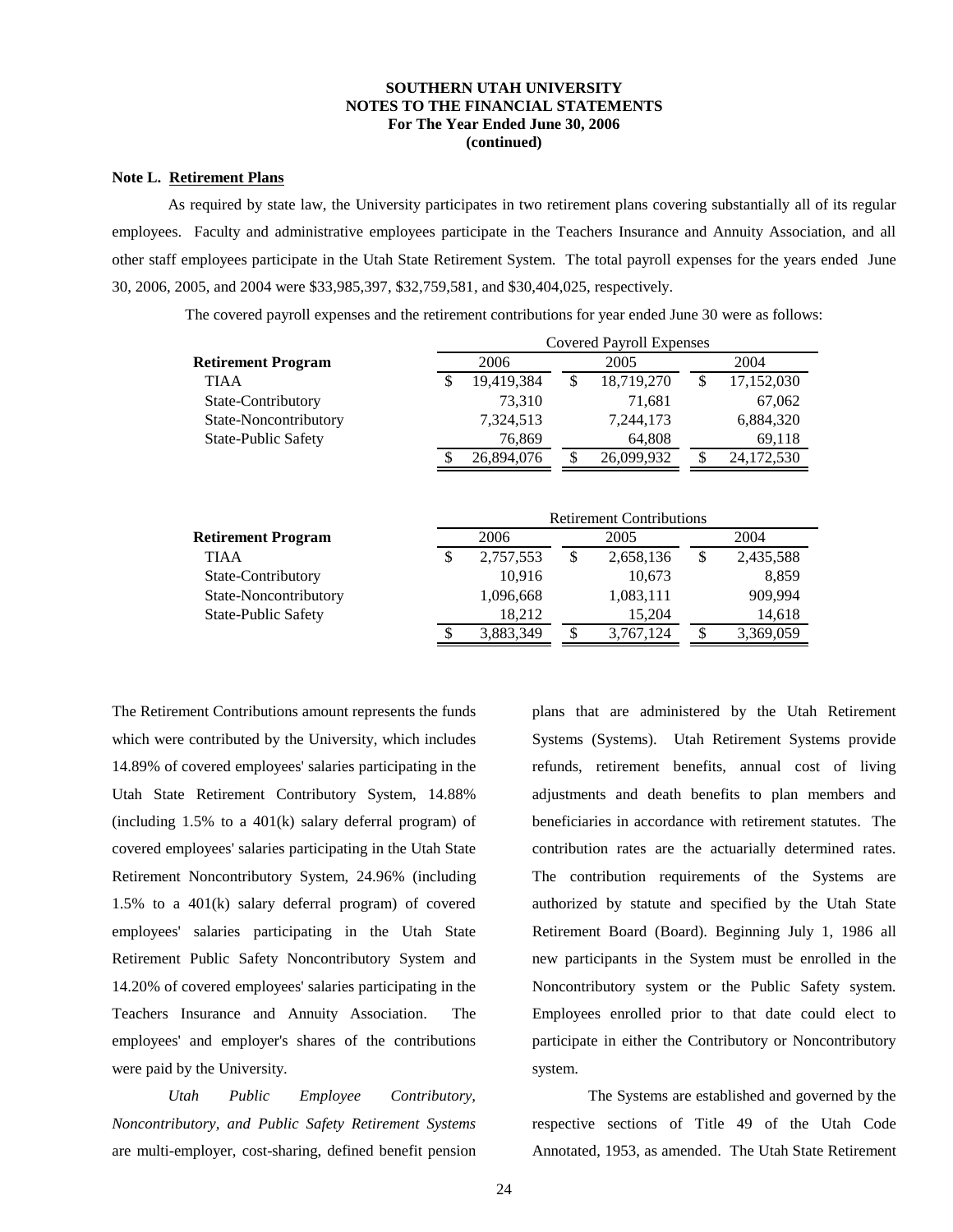Systems Administration in Title 49 provides for the administration of the Utah Retirement Systems and Plans under the direction of the Board whose members are appointed by the Governor. The Systems issue a publicly available financial report that includes financial statements and required supplementary information for the State and School Contributory Retirement System, State and School Noncontributory Retirement System, and Public Safety Retirement System. A copy of the report may be obtained by writing to the Utah Retirement Systems, 540 East 200 South, Salt Lake City, Utah 84102, or by calling 1-800-365-8772. Teacher's Insurance and Annuity Association issues individual retirement contracts with each participating employee; therefore, the University has no liability for this retirement program.

 In addition to providing pension benefits, the University as authorized by its Board of Trustees provided certain health care benefits for retired employees age 65 or older that retired before June 30, 1990. Substantially all regular University employees were eligible for those benefits at normal retirement age 65. These health care benefits for retiree's age 65 or older are not available to employees retiring after June 30, 1990. The cost of retiree health care benefits is funded on a pay-as-you go basis. The total normal retiree health care benefits payments for the years ended June 30, 2006 and 2005, were \$111,499 and \$120,238, respectively. The number of participants for the years ended June 30, 2006 and 2005 was 31 and 35, respectively.

 The University, as authorized by its Board of Trustees, offers an early retirement incentive option to eligible employees that included payment of an amount equal to 22% of the retiree's final salary for those retiring prior to July 1, 2006 and 20% for those retiring after June 30, 2006 along with the continuation of certain health care insurance premiums for the lesser of 5 years or Social

Security full retirement age. Full-time University employees whose accumulated age plus years of service equal at least 75 and are at least 57 are eligible to apply. The cost of early retiree benefits is funded on a pay-asyou-go basis. The total early retiree benefits payments for the years ended June 30, 2006 and 2005 were \$538,883 and \$465,338, respectively. The number of participants for the years ended June 30, 2006 and 2005 was 26 and 24, respectively.

#### **Note M. Funds Held in Trust by Others**

 Funds held in trust by others are neither in the possession of nor under the management of the University. These funds, which are not recorded on the University's financial records and which arose from contributions, are held and administered by external fiscal agents, selected by the donors, who distribute net income earned by such funds to the University, where it is recorded when received. Funds held in trust at June 30, 2006 were \$372,770 at cost and \$386,560 at fair value.

#### **Note N. Functional Classification**

The University's operating expenses by functional classification were as follows:

| Instruction                           | \$21,392,702 |
|---------------------------------------|--------------|
| Public Service                        | 11,750,052   |
| Academic Support                      | 4,201,073    |
| Student Services                      | 7,475,980    |
| <b>Institutional Support</b>          | 9,672,787    |
| Operation and Maintenance of Plant    | 6,885,879    |
| Student Aid                           | 5,260,302    |
| <b>Auxiliary Enterprises Expenses</b> | 6,443,755    |
| Depreciation                          | 4,159,625    |
|                                       | \$77,242,155 |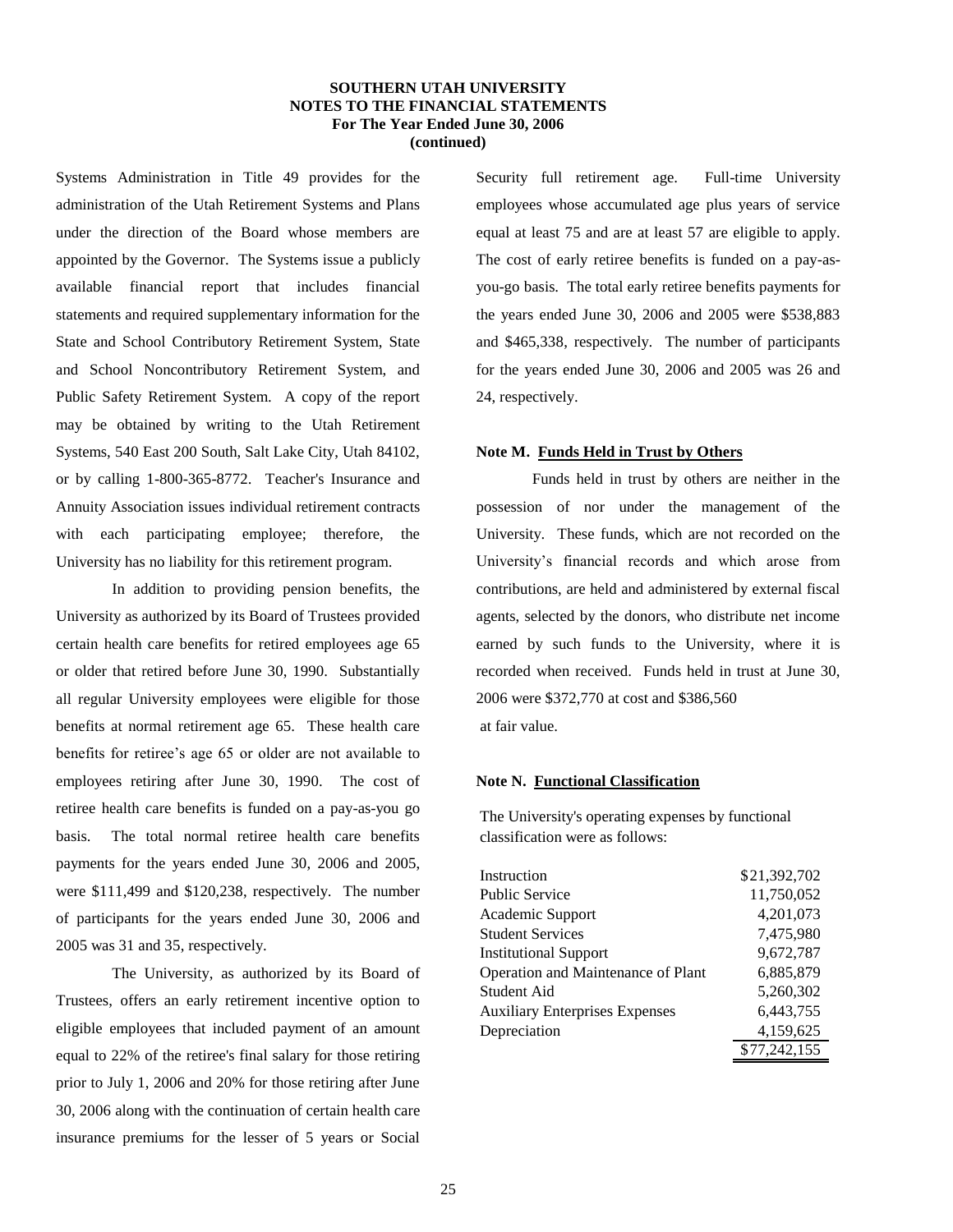#### **Note O. Insurance Coverage**

 The University insures its buildings, including those under construction, and contents against all insurable risks of direct physical loss or damage through policies administered by the State of Utah Risk Management Fund. This all-risk insurance coverage provides for repair or replacement of damaged property at a replacement cost basis subject to a \$1,000 per occurrence deductible. All revenues from the University operations, rental income for its residence halls, and tuition are insured against loss due to business interruption caused by fire or other insurable perils. Additionally, the University is protected against employee dishonesty exposures under a \$10 million blanket bond. The Utah State Risk Management Fund provides coverage to the University for general, automobile, personal injury, errors or omissions, and malpractice liability at \$10 million per

occurrence. The University qualifies as a "governmental body" under the Utah Governmental Immunity Act which limits applicable claim settlements to \$583,900 for one person in any one occurrence or \$1,167,900 for two or more persons in any one occurrence and \$233,600 for property damage liability in any one occurrence. All University employees are covered by worker's compensation insurance, including employer's liability coverage, by the Worker's Compensation Fund of Utah.

 On July 1, 2003, the University established a self-insurance fund for employee dental care that is administered through Blue Cross Blue Shield Insurance Company. GASB Statement No. 10 requires a liability for claims be reported if information prior to the issuance of the financial statements indicates it is probable a liability has been incurred at the date of the financial statements and the amount of the loss can be reasonably estimated.

Changes in the University's estimated self-insurance claims liability are as follows:

| <b>Estimated Claims Liability - Beginning of Year</b> | 52,322    | \$.      | 67.121     |
|-------------------------------------------------------|-----------|----------|------------|
| Current Year Contributions and Changes in Estimates   | 555.930   |          | 448.494    |
| Claim Payments, Including Related Legal and           |           |          |            |
| <b>Administrative Expenses</b>                        | (523,666) |          | (463, 293) |
| Estimated Claims Liability - End of Year              | 84.586    | <b>S</b> | 52.322     |

 The University has recorded the investments of the dental care funds at June 30, 2006 and the estimated liability for self-insurance claims at that date in the Statement of Net Assets. The income and expenses related to the administration of the self-insurance and estimated provision for the claims liabilities for the year then ended are recorded in the Statement of Revenues, Expenses, and Changes in Net Assets.

#### **Note P. Related Party Transactions**

 The University receives from the Festival City Development Foundation an in-kind contribution of a portion of the housing needs for actors and technicians

| 2006 |           | 2005 |            |  |
|------|-----------|------|------------|--|
| \$   | 52,322    | \$   | 67,121     |  |
|      | 555,930   |      | 448.494    |  |
|      | (523,666) |      | (463, 293) |  |
| Φ    | 0.1 E0C   | Φ    | EO OOO     |  |

participating in the Shakespearean Festival. The value of the donated housing is estimated to be \$80,000. The University (Shakespeare Festival) in turn pays for utilities and maintenance on the buildings owned by the Festival City Development Foundation. The University has not reported the value of the donated housing as gift revenue and (or) operating expenses in the financial statements.

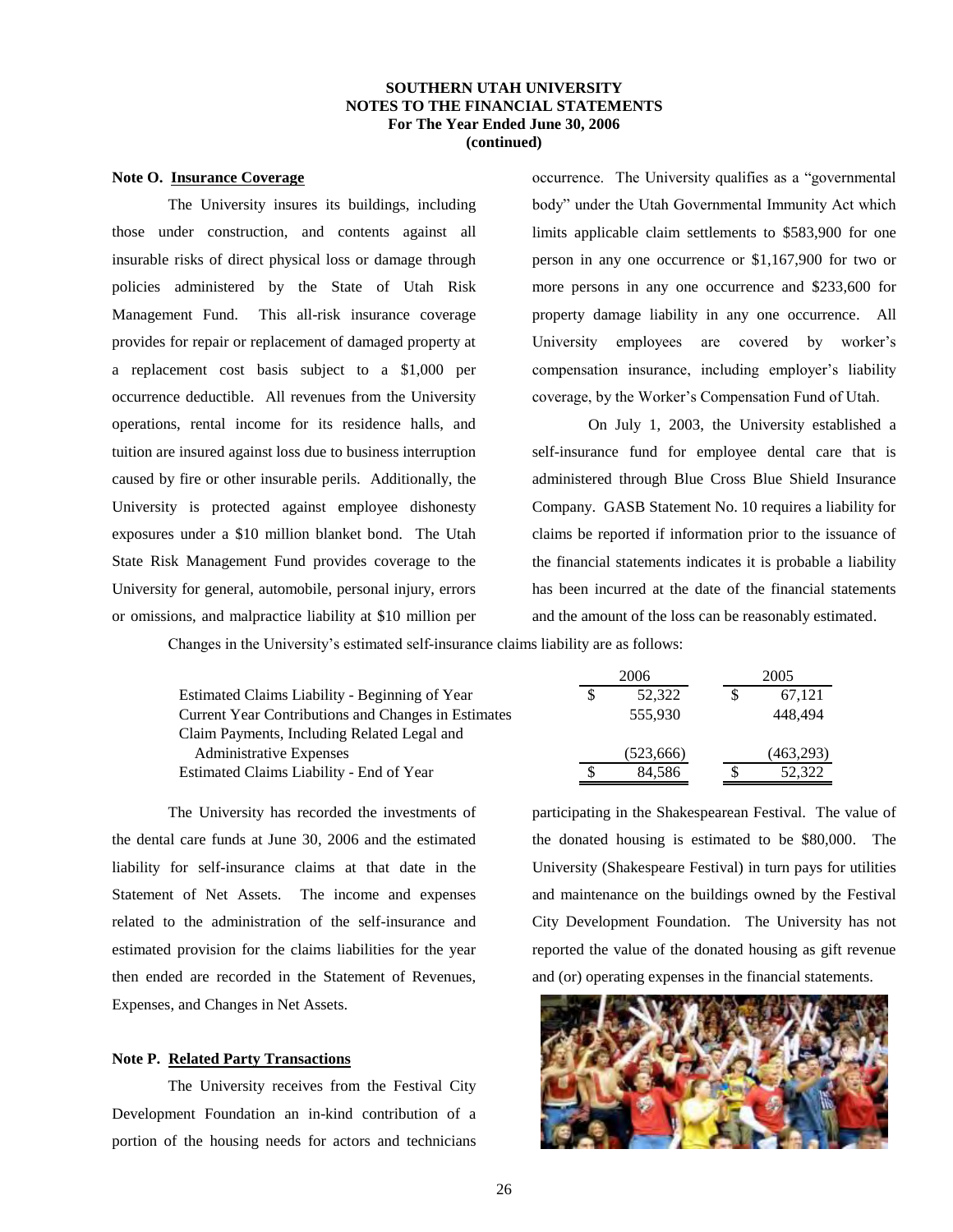#### **Note Q. Subsequent Events**

 During the 2006 Legislative session the Legislature appropriated \$587,000 to the University (available July 1, 2006) for payment to Iron County to retire the County's Bond debt for construction costs of the Convention Center portion of the Sharwan Smith Student Center on the University campus. In return for the payment, Iron County conveyed all their interest in the Sharwan Smith Center to the University. Payment was made shortly after July 1, 2006.

 On August 1, 2006 the University purchased a 30-unit apartment complex building on .28 acres of land adjacent to the campus. The property was purchased using Auxiliary Services reserve funds and will be operated as part of the University's Housing and Residence Life organization.

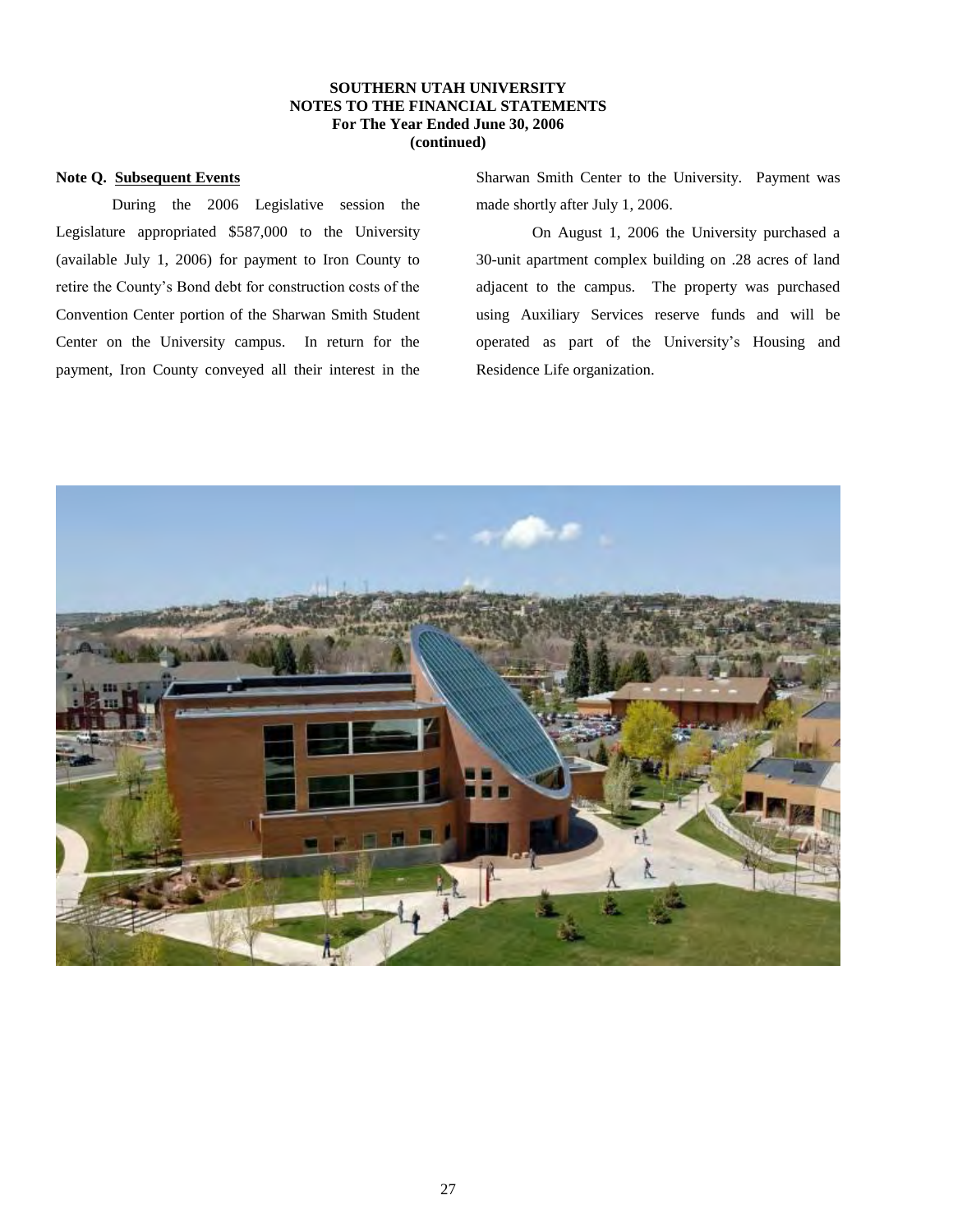#### UTAH STATE BOARD OF REGENTS

|                                      | <b>Bountiful</b>      |
|--------------------------------------|-----------------------|
|                                      | <b>Salt Lake City</b> |
|                                      | St. George            |
|                                      | Salt Lake City        |
|                                      | Salt Lake City        |
|                                      | Salt Lake City        |
|                                      | <b>Bountiful</b>      |
|                                      | Cedar City            |
|                                      | <b>Salt Lake City</b> |
|                                      | Hooper                |
|                                      | Salt Lake City        |
|                                      | Salt Lake City        |
|                                      | Price                 |
|                                      | <b>Bountiful</b>      |
|                                      | Roy                   |
|                                      | Cottonwood Heights    |
|                                      | Logan                 |
|                                      | Orem                  |
| Dr. Richard E. Kendell, Commissioner |                       |
|                                      | <b>Salt Lake City</b> |
|                                      |                       |

#### SOUTHERN UTAH UNIVERSITY BOARD OF TRUSTEES

| Alpine         |
|----------------|
| Salt Lake City |
| St. George     |
| Toquerville    |
| Cedar City     |
| Cedar City     |
| Cedar City     |
| Tropic         |
| Sandy          |
| Cedar City     |
| Cedar City     |
|                |

#### **ADMINISTRATIVE OFFICERS**

|                                | Interim President      |
|--------------------------------|------------------------|
| Dorian G. Page, Administrative |                        |
|                                | Interim Vice President |
|                                | Controller             |
|                                | Provost                |
|                                | Vice President         |
|                                | Vice President         |